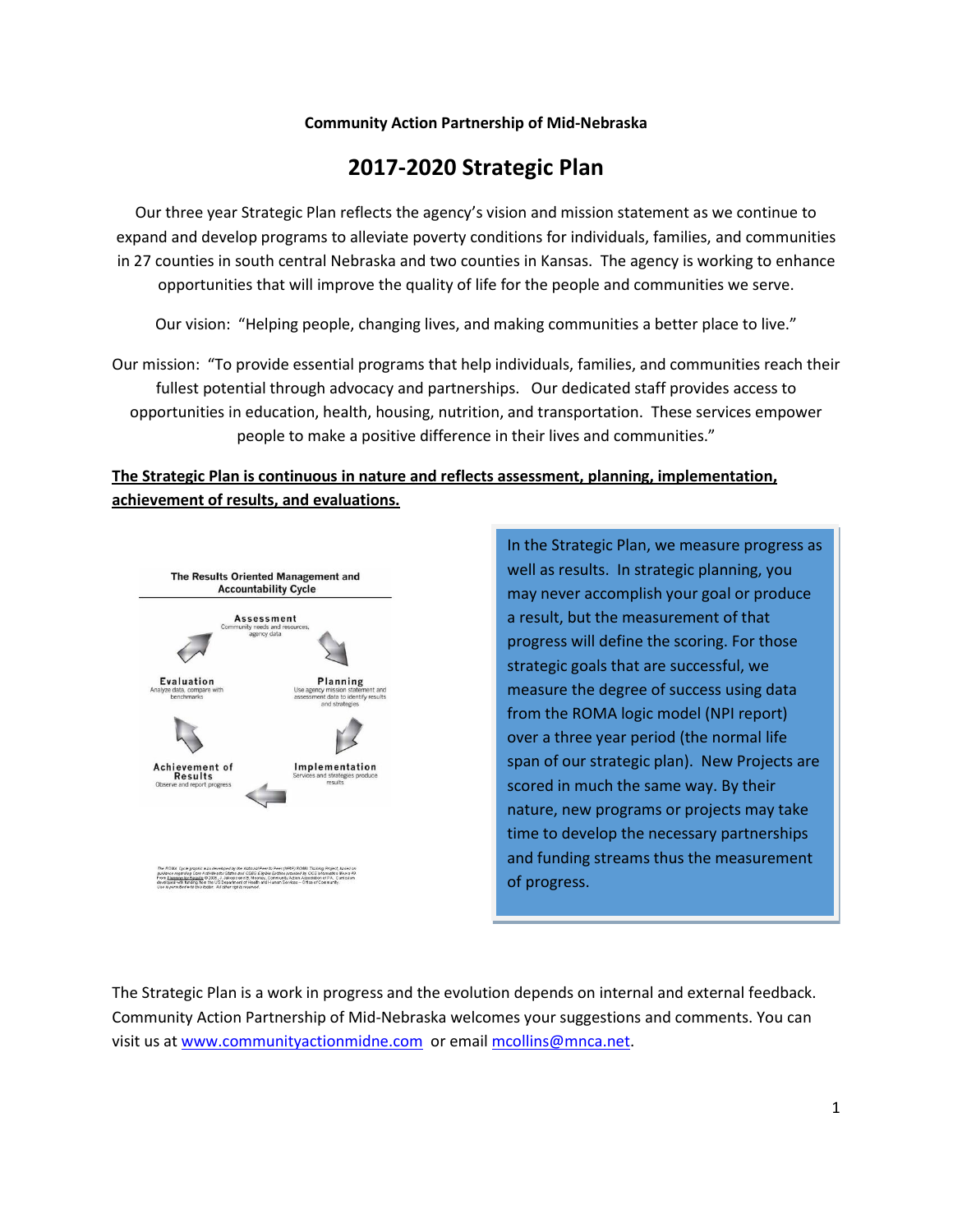## **Strategic Plan Scoring**

| Percent  | Rating                  | <b>Description</b>                                                                                  | <b>Program/Project Status</b>                                                     |
|----------|-------------------------|-----------------------------------------------------------------------------------------------------|-----------------------------------------------------------------------------------|
| $90 + %$ | $5 - 5A$                | Plan is fully deployed, results are<br>evident, and there are no<br>measurable gaps.                | Program fully operational,<br>results are in, goals adjusted.<br>Rate as follows: |
|          |                         |                                                                                                     | 5A-ROMA goals are met.                                                            |
| 80-89%   | $\overline{a}$          | Plan is deployed, results are<br>evident, and there are few gaps.                                   | Program underway, results<br>tracked.                                             |
| 70-79%   | $\overline{\mathbf{3}}$ | Plan is at least partially deployed<br>with some results evident.                                   | Staff hired/trained, goals<br>established, funding ID.                            |
| 60-69%   | $\overline{2}$          | The beginnings of a plan of<br>action, research has been<br>conducted, and information<br>gathered. | Meetings, info collected, and<br>partnerships have been<br>formed.                |
| < 60%    | $\mathbf{1}$            | Not addressed.                                                                                      | New direction.                                                                    |

**The Strategic Plan is scored based on the progress made in accomplishing each objective.**

Strategic Plan Process 2017-2020 Timeline

- **Community Commons Assessment Tool completed – Census Data compiled – January 2017**
- **State and Regional Assessment Data released March 2017**
- **Threats, Opportunity, Weakness, Strengths Planning Session with Senior Management – April 2017**
- **Board and Staff Strategic Planning Session – All Staff Day - April 21st, 2017**
- **Board of Director's Planning Session – April 27th, 2017**
- **Follow up with Program Directors on goals and objectives – May 2017**
- **Board Approval – May 25th, 2017**
- **1 year Update – April 2018**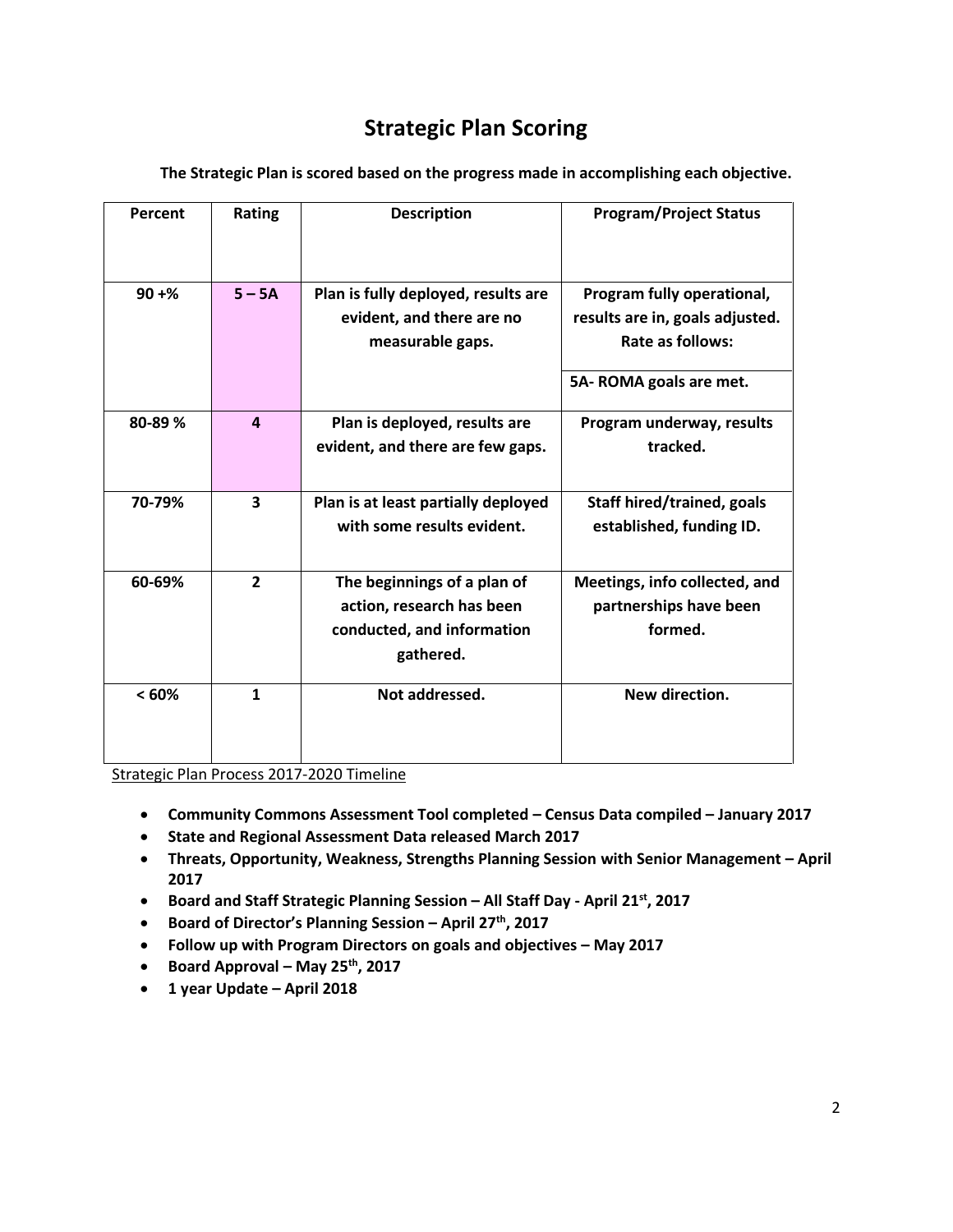# **ROMA GOALS**

**1. Individuals and Families with low incomes are stable and achieve economic security– Individual and Family Goals**

**Module 4**

| <b>Strategic Plan Rating: 3</b>             |                                                                                                       | <b>Strategic Plan Score: 75%</b>                                                                                                                                                                                                                                                                                                                                                                                                        |                                           |                                                                                       |
|---------------------------------------------|-------------------------------------------------------------------------------------------------------|-----------------------------------------------------------------------------------------------------------------------------------------------------------------------------------------------------------------------------------------------------------------------------------------------------------------------------------------------------------------------------------------------------------------------------------------|-------------------------------------------|---------------------------------------------------------------------------------------|
| <b>Priority Area</b>                        | <b>Objectives</b>                                                                                     | <b>Measurable Outcomes</b>                                                                                                                                                                                                                                                                                                                                                                                                              | <b>Responsibility</b>                     | <b>Timeline</b>                                                                       |
| Improve Life<br>Skills/Asset<br>Development | 1. Match low-wage<br>workers with<br>employers and                                                    | 1a. Ten clients per year will be<br>matched to complete a job training<br>program                                                                                                                                                                                                                                                                                                                                                       | <b>CSC Director</b><br>Mid CSCs           | Annually                                                                              |
|                                             | training programs (3)                                                                                 | <b>Referrals to Kearney Works</b><br>1b. Link clients to resources for<br>professional clothing (clothes closets)                                                                                                                                                                                                                                                                                                                       | Case<br>management<br>staff<br><b>CEO</b> | <b>Documentation</b><br># of client<br>worked with<br># of grants                     |
|                                             | 2. Establish Asset<br>Development match<br>program for<br>homeownership, car<br>repair, education (2) | 2a. Three possible matching funds<br>applications will be submitted per year<br>to potential funding sources. This may<br>be through grants, local foundations,<br>or banks in our area<br><b>Researching potential Federal IDA</b>                                                                                                                                                                                                     | Planning<br><b>Director</b>               | applied for<br># of grants<br>received<br><b>ROMA tracking</b><br><b>Client files</b> |
|                                             | 3. Financial literacy<br>opportunities will be<br>increased within the<br>community (5)               | grant for Dawson County for refugees<br>that would include education,<br>homeownership, business start-up,<br>and vehicle purchases - March 2018<br>3a. Financial Literacy will be provided<br>to a minimum 25 individuals each year<br>collectively. This may include one on<br>one budgeting or group settings.<br>Materials may be basic budgeting<br>forms, excel spread sheets, Financial<br>Peace, or on-line course work such as |                                           |                                                                                       |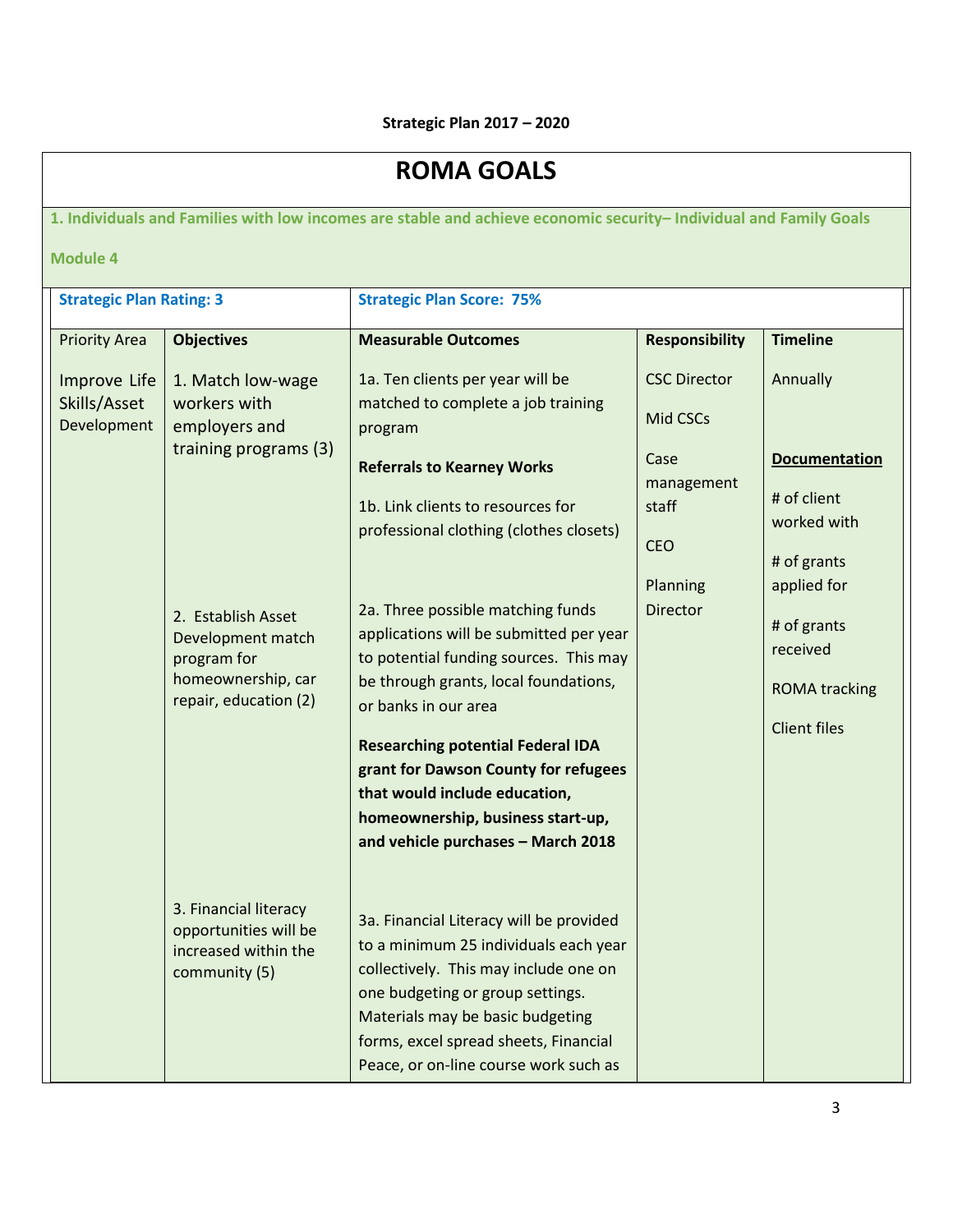|                                                           | 4. Increase capacity for<br>case management (3)                                                         | FDIC, and Citibank<br>236 individuals have been provided<br>financial literacy services through our<br><b>Community Services outreach</b><br>4a. Research and write one grant<br>application a year to expand case<br>management program to include one<br>full-time person to provide case<br>management and client follow-up for<br>Mid's programs<br>NHAP grants applied for to add SOAR<br>person (covering entire service area)<br>and additional NHAP support in<br><b>McCook (pending approval)</b> |                                                              |                                                                                                                                                                        |
|-----------------------------------------------------------|---------------------------------------------------------------------------------------------------------|------------------------------------------------------------------------------------------------------------------------------------------------------------------------------------------------------------------------------------------------------------------------------------------------------------------------------------------------------------------------------------------------------------------------------------------------------------------------------------------------------------|--------------------------------------------------------------|------------------------------------------------------------------------------------------------------------------------------------------------------------------------|
|                                                           |                                                                                                         | 1. Individuals and Families with low incomes are stable and achieve economic security- Individual and Family Goals                                                                                                                                                                                                                                                                                                                                                                                         |                                                              |                                                                                                                                                                        |
| <b>Module 4</b><br><b>Strategic Plan Rating: 4</b>        |                                                                                                         | <b>Strategic Plan Score: 81%</b>                                                                                                                                                                                                                                                                                                                                                                                                                                                                           |                                                              |                                                                                                                                                                        |
|                                                           |                                                                                                         |                                                                                                                                                                                                                                                                                                                                                                                                                                                                                                            |                                                              |                                                                                                                                                                        |
| <b>Priority Area</b>                                      | <b>Objective</b>                                                                                        | <b>Measurable Outcomes</b>                                                                                                                                                                                                                                                                                                                                                                                                                                                                                 | <b>Responsibility</b>                                        | Timeline:                                                                                                                                                              |
| <b>Expand</b><br><b>Regional</b><br><b>Transportation</b> | 1. Coordinate rides with<br>other transit systems<br>both inside and outside<br>of our service area (3) | 1a. Route from Lexington to North<br>Platte - Chosen as Pilot Project -<br>2016<br>Active as of December 2017 -<br><b>Provides services form Lexington to</b><br>North Platte every 2 <sup>nd</sup> and 4 <sup>th</sup><br>Thursday. Stops in Lexington, Cozad,<br><b>Gothenburg, Brady, and Maxwell</b><br>1b. Route from Grand Island to<br><b>Hastings</b><br>Not chosen as a project                                                                                                                   | Transportation<br><b>Director</b><br>Transportation<br>staff | On-going<br><b>Documentation:</b><br>Coordinated<br><b>Rides Provided</b><br>Transportation<br>Linkages<br><b>Punch Cards</b><br>Sold<br>Additional<br><b>Partners</b> |
|                                                           |                                                                                                         | 1c. Dawson County Bus Picking up                                                                                                                                                                                                                                                                                                                                                                                                                                                                           |                                                              |                                                                                                                                                                        |

Clients in Eustis - Submitted as a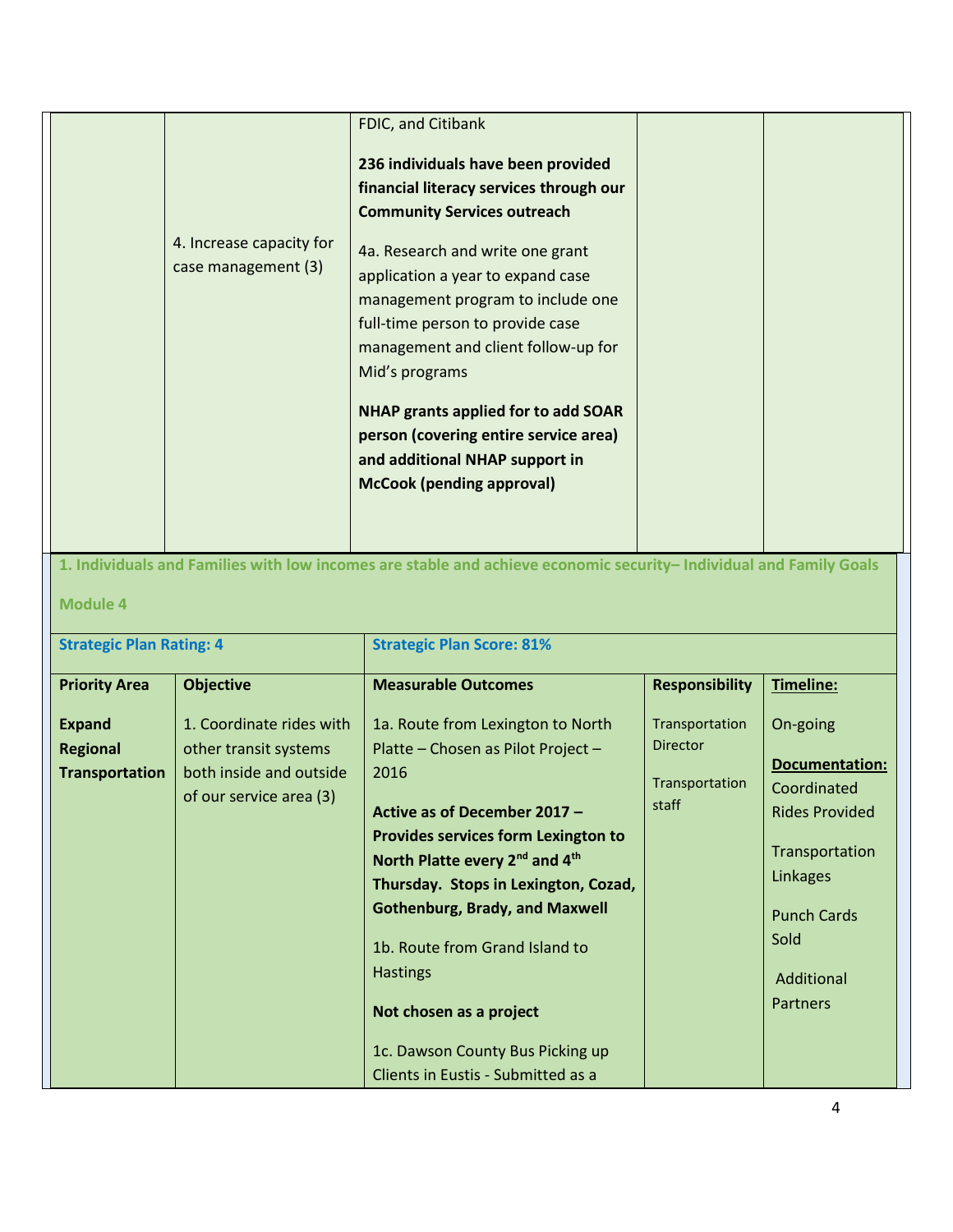|                  |                                                                        | potential pilot project                                                                                                                                                                                                                      |  |
|------------------|------------------------------------------------------------------------|----------------------------------------------------------------------------------------------------------------------------------------------------------------------------------------------------------------------------------------------|--|
|                  |                                                                        | <b>Approved - started July 2017</b>                                                                                                                                                                                                          |  |
|                  |                                                                        | 1d Ravenna Bus Picking up Cairo<br><b>Clients</b>                                                                                                                                                                                            |  |
|                  |                                                                        | Not chosen as a project                                                                                                                                                                                                                      |  |
|                  |                                                                        | 1e South of Central City Residents in<br>Hamilton County going to Central City<br><b>Senior Center</b>                                                                                                                                       |  |
|                  |                                                                        | <b>Still pending</b>                                                                                                                                                                                                                         |  |
| 2. Expand social | marketing awareness (3)                                                | 2a. Develop 24 month Facebook<br>Campaign (submitted to UNO for<br>Project) - Campaign will include 24<br>Facebook Ads in English and Spanish<br>and a Facebook Job Posting form for<br>all positions<br><b>Concept submitted to UNO for</b> |  |
|                  |                                                                        | project                                                                                                                                                                                                                                      |  |
|                  |                                                                        | 2b. Work to create a promotional<br><b>RYDE Transit video</b>                                                                                                                                                                                |  |
|                  | 3. Utilize the Mobility                                                | <b>Not completed</b>                                                                                                                                                                                                                         |  |
|                  | Management/Coordinat<br>ed Transportation plan<br>developed by URS and | 3a. Begin discussions with Ride<br>Hailing services to cover non-service<br>areas (nights, weekends)                                                                                                                                         |  |
|                  | NDOR. Partnering with<br>other transportation<br>options to provide    | <b>Started with Uber in September</b><br>2017, and Liberty in December 2017<br>(Liberty Mobility no longer providing                                                                                                                         |  |
|                  | service to customers<br>eliminating duplicating                        | services)                                                                                                                                                                                                                                    |  |
| services (5)     |                                                                        | 3b. Recommend Intercity Bus<br>services to clients who are traveling<br>to Lincoln, Omaha, and Denver                                                                                                                                        |  |
|                  |                                                                        | Referrals on a weekly basis -                                                                                                                                                                                                                |  |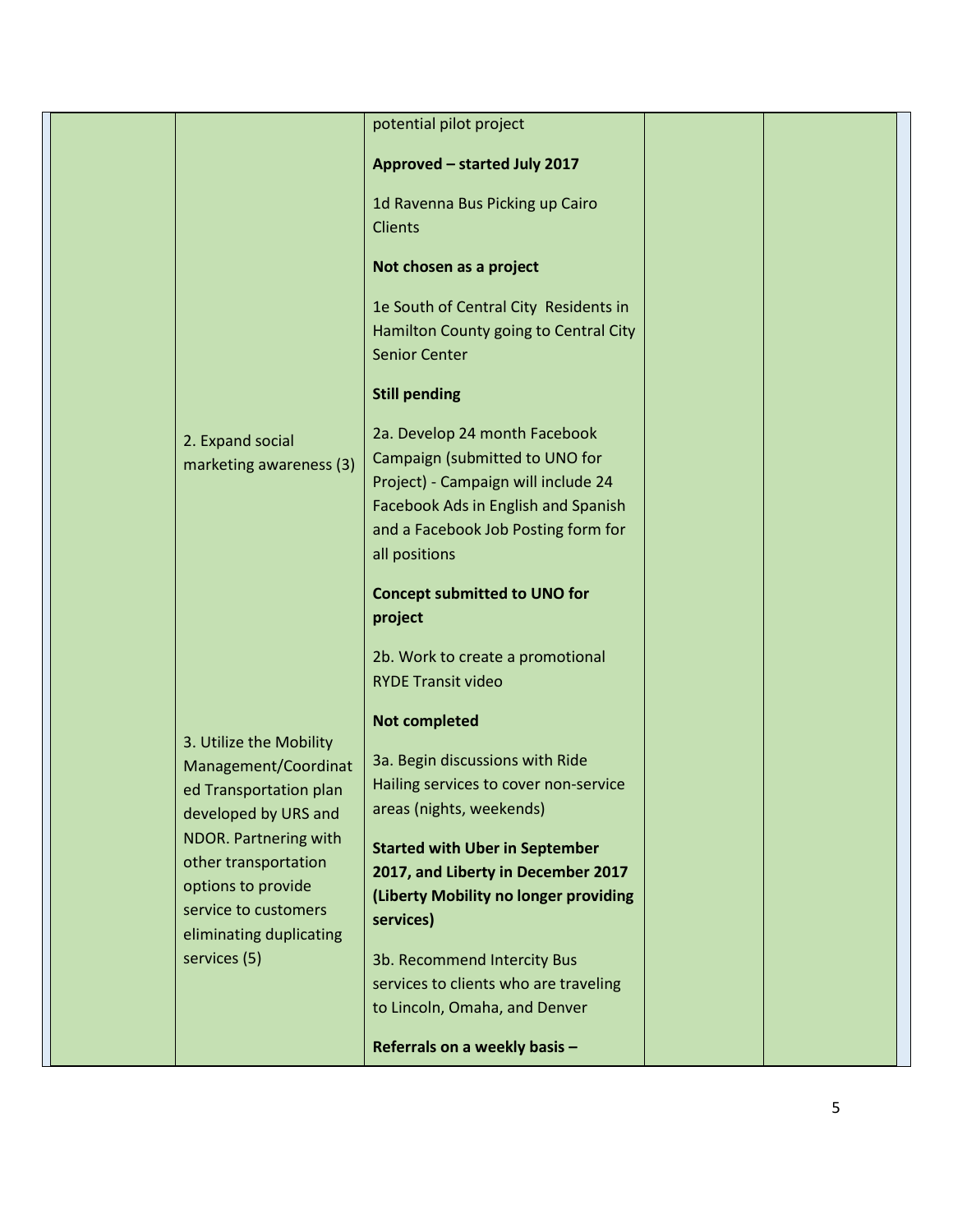|                         | Information available at all site          |  |
|-------------------------|--------------------------------------------|--|
|                         |                                            |  |
|                         | 3c. Rapidly respond to same day            |  |
|                         | service requests                           |  |
|                         |                                            |  |
|                         | <b>Bus put in service in December 2017</b> |  |
|                         | for Kearney area                           |  |
|                         | 3d. Utilize recommendations from           |  |
|                         | CTAA and APTA to partner with other        |  |
|                         | transit agencies for increased             |  |
|                         | coverage in all locations and              |  |
|                         | eliminate duplicate services for           |  |
|                         | transportation programs already in         |  |
|                         | place                                      |  |
|                         |                                            |  |
|                         | <b>Ongoing</b>                             |  |
|                         |                                            |  |
|                         | 3e. Use NDOR's recommendation of           |  |
|                         | introducing van pools as a solution        |  |
|                         | for employers needing employment           |  |
|                         | transportation                             |  |
|                         | <b>Met with Enterprise to discuss</b>      |  |
|                         | vanpool routes - Fall of 2017              |  |
|                         |                                            |  |
|                         | 3f. Utilize existing programs for          |  |
|                         | additional transportation needs -          |  |
|                         | Zagster (Bike Share Program), and          |  |
|                         | Enterprise CarShare program                |  |
|                         | <b>Ongoing</b>                             |  |
|                         |                                            |  |
| 4. Research fixed route | 4a. Work with CTAA to receive              |  |
| concept for Kearney and | feasibility study for the Kearney area     |  |
| surrounding areas (5)   |                                            |  |
|                         | Study completed in January 2018 -          |  |
|                         | provided recommendations for               |  |
|                         | additional linkages. Did not               |  |
|                         | recommend fixed bus route for the          |  |
|                         | area                                       |  |
|                         | 4b. Share results with agency              |  |
|                         | partners                                   |  |
|                         |                                            |  |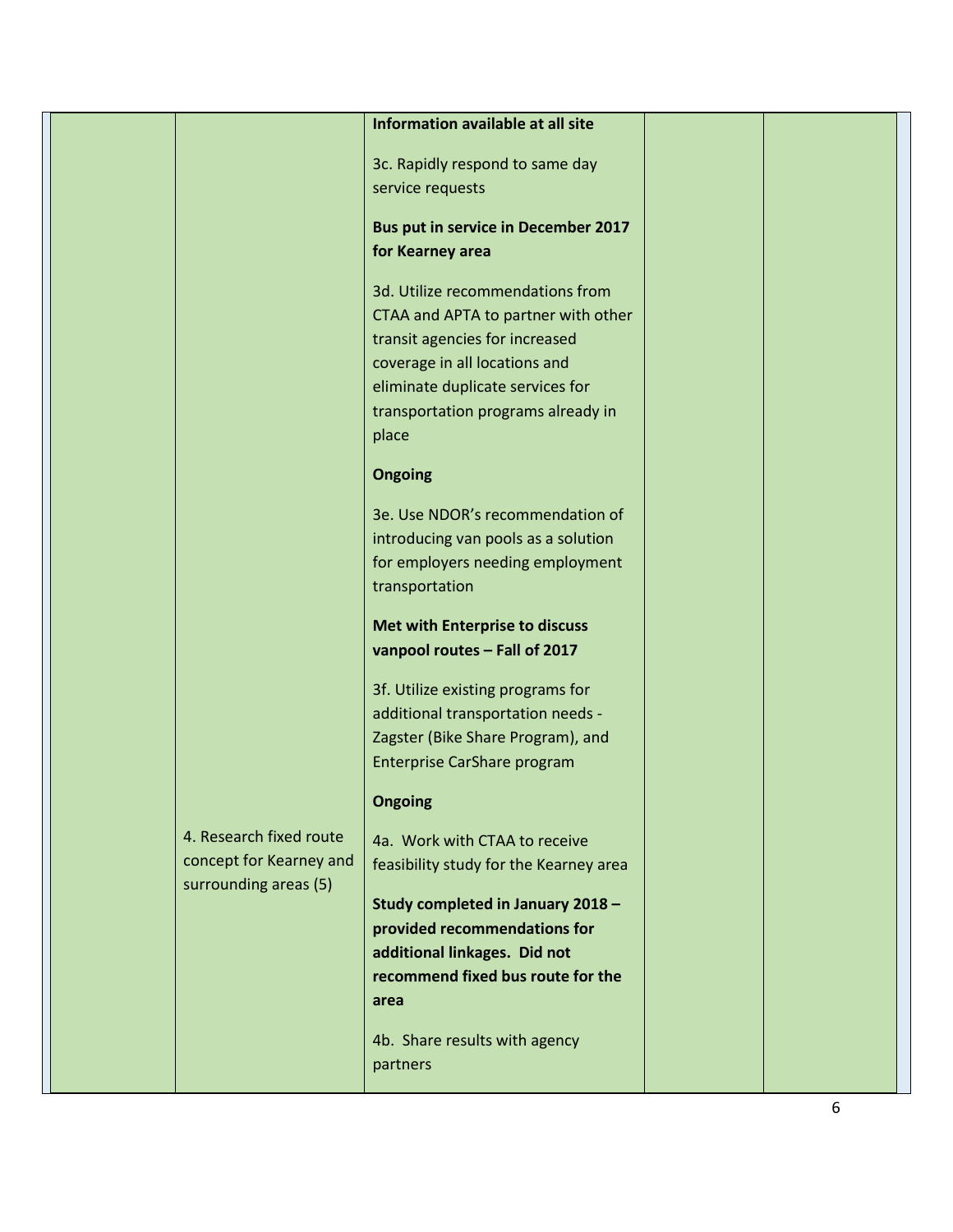|                                 |                          | <b>Shared with County Supervisors,</b>       |                       |                      |
|---------------------------------|--------------------------|----------------------------------------------|-----------------------|----------------------|
|                                 |                          |                                              |                       |                      |
|                                 |                          | <b>Kearney Works Board of Directors,</b>     |                       |                      |
|                                 |                          | <b>Agency Board of Director, and City of</b> |                       |                      |
|                                 |                          | <b>Kearney</b>                               |                       |                      |
|                                 |                          |                                              |                       |                      |
|                                 |                          |                                              |                       |                      |
| <b>Strategic Plan Rating: 2</b> |                          | <b>Strategic Plan Score: 68%</b>             |                       |                      |
| <b>Priority Area</b>            | <b>Objectives</b>        | <b>Measurable Outcomes</b>                   | <b>Responsibility</b> | <b>Timeline</b>      |
| <b>Increase</b>                 | 1. Increase partnerships | 1a. Childcare partnerships will              | <b>Head Start</b>     | Annually             |
| <b>Childcare</b>                | with local businesses to | increase by 2% each year                     | <b>Director</b>       |                      |
| <b>Access</b>                   | reduce the gaps in       |                                              |                       | <b>Documentation</b> |
|                                 | education for the 0-5    | <b>Baseline for Year 1 - 16</b>              | Planning              |                      |
|                                 | age group (2)            |                                              | <b>Director</b>       | Partnership List     |
|                                 |                          | <b>Head Start currently has childcare</b>    |                       | Follow-up visits     |
|                                 |                          | partnerships in the communities              |                       |                      |
|                                 |                          | where our services are located. We           |                       | # of grants          |
|                                 |                          | will continue to work towards 2%             |                       | researched           |
|                                 |                          | increase each year. Partnerships that        |                       |                      |
|                                 |                          | were in place prior to year one are          |                       | <b>Census Data</b>   |
|                                 |                          | still in place. Our focus has been on        |                       | reports              |
|                                 |                          | strengthening the relationships that         |                       |                      |
|                                 |                          | we have in place first and then              |                       | # of Press           |
|                                 |                          | expanding.                                   |                       | Releases             |
|                                 |                          |                                              |                       | # of Social          |
|                                 |                          | 1b. Research local scholarship               |                       | Marketing posts      |
|                                 |                          | options (through local foundations,          |                       |                      |
|                                 |                          | PAC's) to help start up home                 |                       |                      |
|                                 |                          | daycares centers                             |                       |                      |
|                                 |                          | <b>No progress</b>                           |                       |                      |
|                                 |                          | 1c. Expand Rooted in Relationship            |                       |                      |
|                                 |                          | partnerships                                 |                       |                      |
|                                 |                          |                                              |                       |                      |
|                                 |                          | This program year the Ogallala Head          |                       |                      |
|                                 |                          | Start staff, and two members of the          |                       |                      |
|                                 |                          | Central office team began                    |                       |                      |
|                                 |                          | participating in RiR. Previously, the        |                       |                      |
|                                 |                          | staff from the Lexington center              |                       |                      |
|                                 |                          | attended for their county.                   |                       |                      |
|                                 |                          |                                              |                       |                      |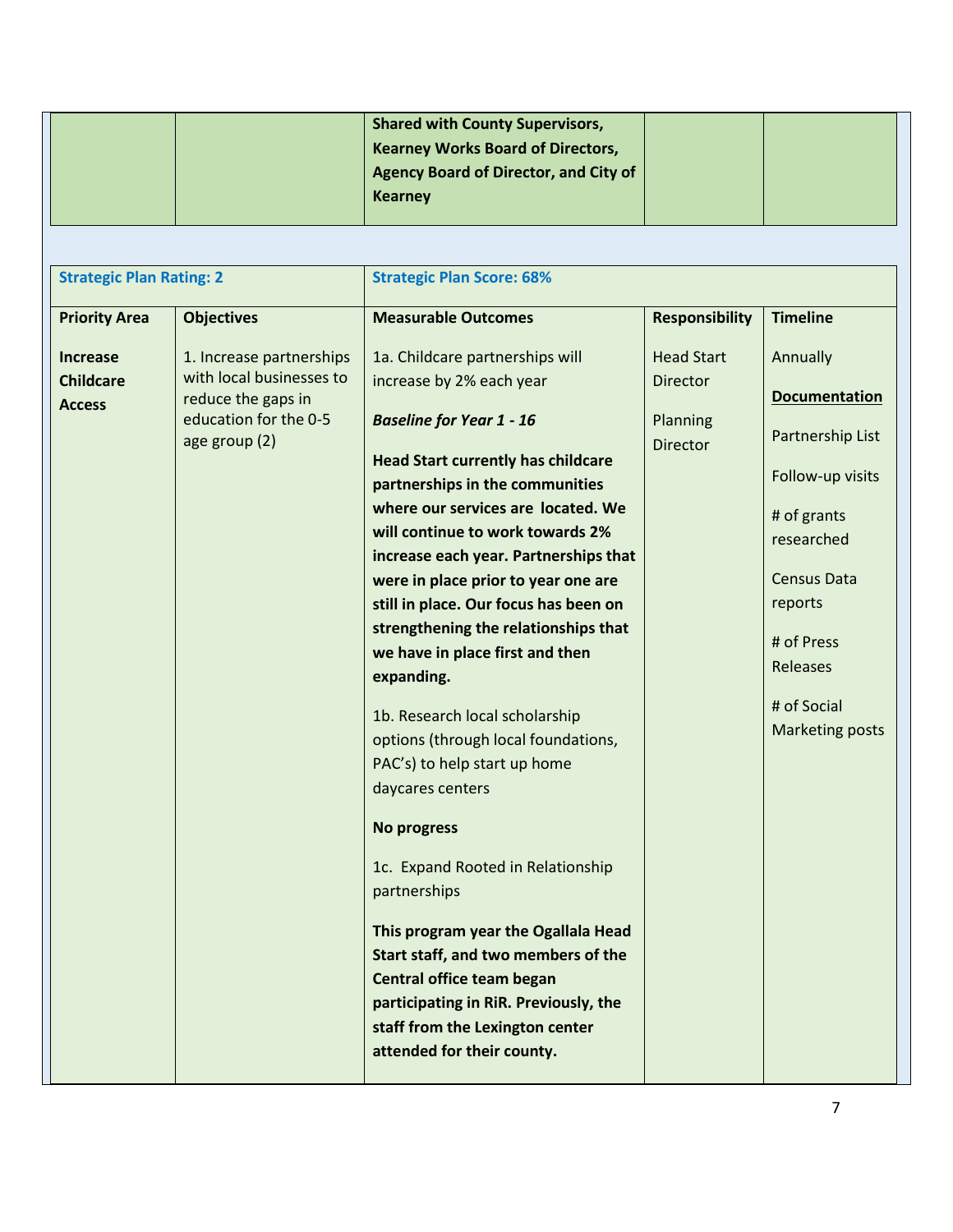|                                                                      | 2. Expand Early Head<br><b>Start or Head Start as</b><br>funding allows (2)                                                                              | 1d. Analysis Census Data and other<br>survey assessments for childcare<br>gaps in rural areas.<br>Will analyze.<br>1e. Increase community awareness<br>about child care opportunities<br><b>No progress</b><br>2a. Research grant opportunities to<br>expand current programming<br><b>Current expansion funding will be</b><br>available per the last Omni-bill that<br>was signed into law.<br>2b. Send press releases and social<br>marketing update on available<br>childcare in communities<br>No progress. |                                                                            |                                                                                         |
|----------------------------------------------------------------------|----------------------------------------------------------------------------------------------------------------------------------------------------------|------------------------------------------------------------------------------------------------------------------------------------------------------------------------------------------------------------------------------------------------------------------------------------------------------------------------------------------------------------------------------------------------------------------------------------------------------------------------------------------------------------------|----------------------------------------------------------------------------|-----------------------------------------------------------------------------------------|
| <b>Strategic Plan Rating: 3.25</b>                                   |                                                                                                                                                          | <b>Strategic Plan Score: 78%</b>                                                                                                                                                                                                                                                                                                                                                                                                                                                                                 |                                                                            |                                                                                         |
| <b>Priority Area</b>                                                 | <b>Objective</b>                                                                                                                                         | <b>Measurable Outcomes</b>                                                                                                                                                                                                                                                                                                                                                                                                                                                                                       | <b>Responsibility</b>                                                      | <b>Timeline</b>                                                                         |
| <b>Improve</b><br><b>Access to</b><br><b>Healthy</b><br><b>Foods</b> | 1. Establish a Community<br><b>Gardener Giving Program</b><br>(3)                                                                                        | 1a. Recruit five gardeners each year<br>to donate excess produce to the Food<br><b>Bank/Mobile Pantry</b><br><b>Two Farmers Markets contacted in</b>                                                                                                                                                                                                                                                                                                                                                             | <b>Nutrition Staff</b><br>Volunteer<br>groups                              | Annually<br>Documentation                                                               |
|                                                                      | 2. Establish Mobile<br><b>Produce Pantries to serve</b><br>individuals and families in<br>our communities and<br>increase access to<br>healthy foods (5) | <b>July of 2017</b><br>2a. Apply for grants to begin a three<br>year pilot program for Mobile<br><b>Produce Pantries</b><br><b>Funding received - Kearney Area</b><br><b>Community Foundation</b>                                                                                                                                                                                                                                                                                                                | <b>Senior Center</b><br>staff<br><b>CEO</b><br>Planning<br><b>Director</b> | # of gardeners<br># of mobile<br>pantries<br># of pounds<br>distributed<br># of clients |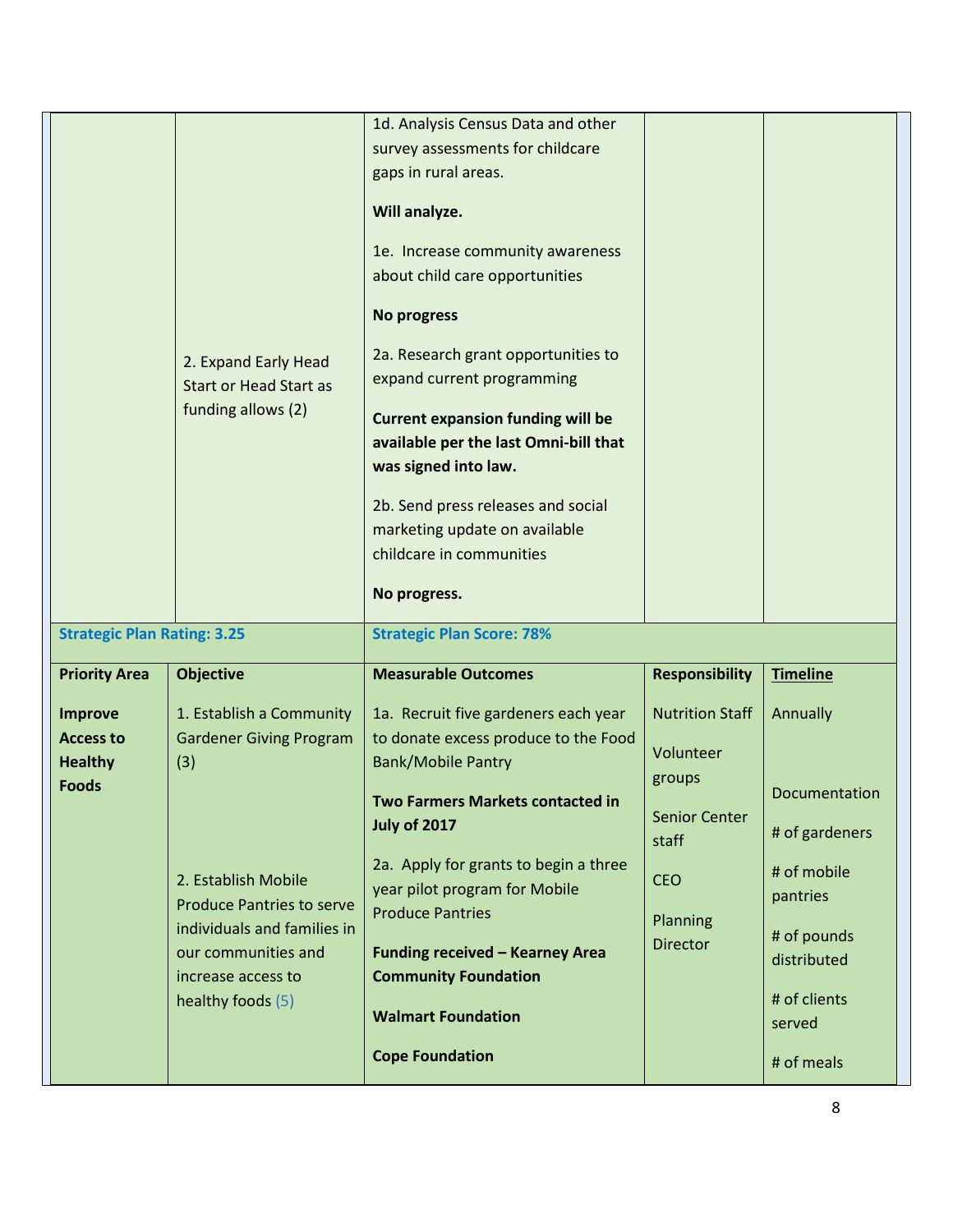|                                                                          | <b>Buffalo County</b>                                                                                      | served |
|--------------------------------------------------------------------------|------------------------------------------------------------------------------------------------------------|--------|
|                                                                          | 2b. Establish initial program in<br><b>Buffalo County serving one</b><br>community a week                  |        |
|                                                                          | Mobiles started in July of 2017 -<br>every other week due to truck<br>schedule                             |        |
|                                                                          | 2c. Add Kearney, Dawson, and<br>Adams location in 2018-2020                                                |        |
|                                                                          | <b>Holdrege and Minden approved as</b><br>sites for 2018                                                   |        |
| 3. Utilize Marketplace<br>area to open public food<br>pantry at the Mid- | 3a. Open public food pantry one day<br>a week in the Kearney area or as<br>needed                          |        |
| Nebraska Food Bank (3)                                                   | Open on a limited basis with<br>individual appointments if food is<br>available                            |        |
| 4. Increase meals served<br>at Senior Centers in                         |                                                                                                            |        |
| Kearney, Minden, and<br>North Platte (2)                                 | 4a. Overall meals served will<br>increase by 1% each year                                                  |        |
|                                                                          | <b>Baseline for 2017 - 78,987 meals</b><br>served (Kearney, Minden, North<br><b>Platte</b>                 |        |
|                                                                          | North Platte added new contract<br>with Frontier Homes - August 2017                                       |        |
|                                                                          | <b>Shelf Stable foods distributed for</b><br><b>North Platte Home Delivery clients</b><br>in November 2017 |        |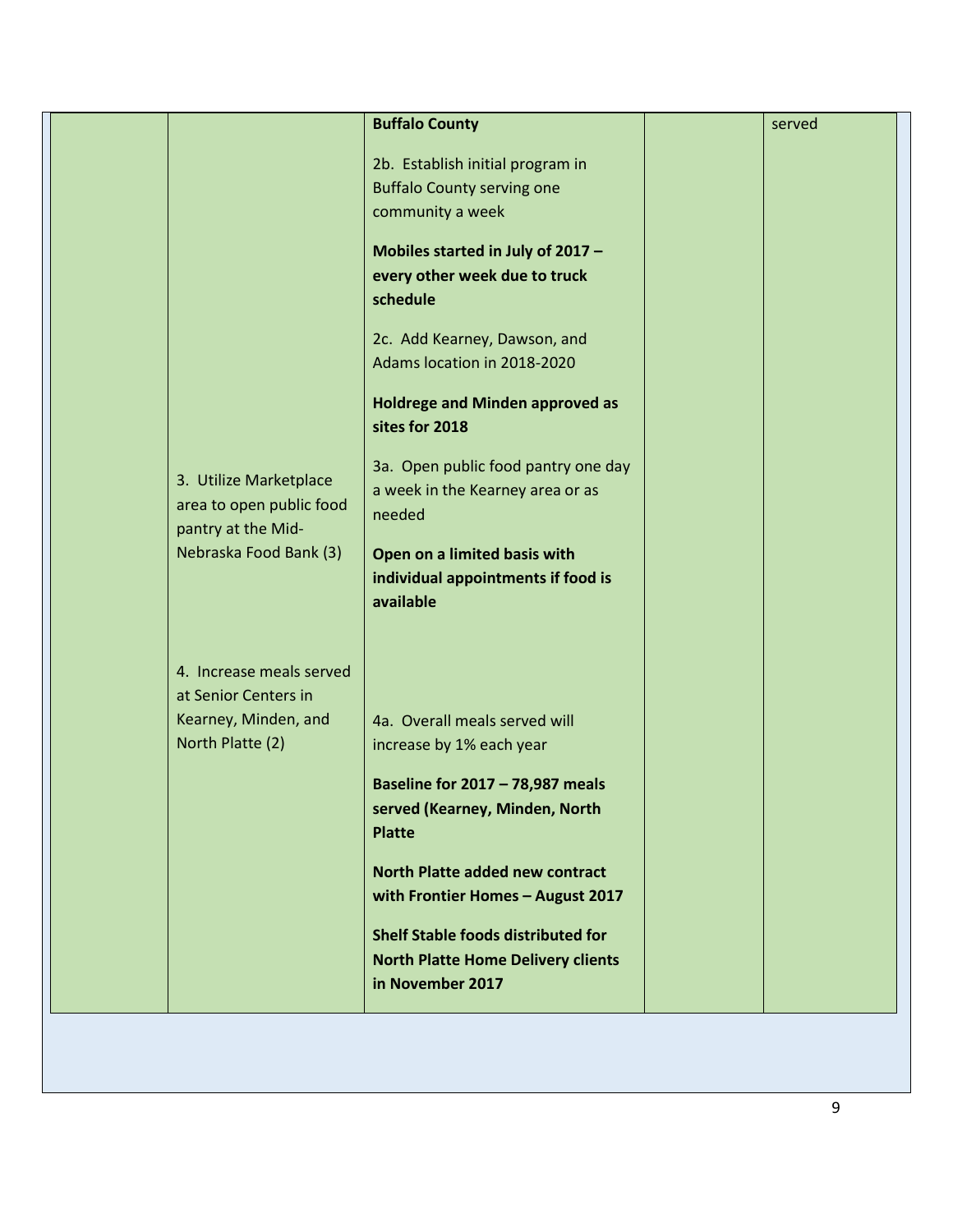**2. Communities where people with low income lives are healthy and offer economic opportunity – Community and Capacity Goals - Module 3**

| <b>Strategic Plan Rating: 4</b>                                             |                                                                                                             | <b>Strategic Plan Score: 86%</b>                                                                                                                                                                                                                                                                                                                                                                                                                                                                                                                 |                                                            |                                        |
|-----------------------------------------------------------------------------|-------------------------------------------------------------------------------------------------------------|--------------------------------------------------------------------------------------------------------------------------------------------------------------------------------------------------------------------------------------------------------------------------------------------------------------------------------------------------------------------------------------------------------------------------------------------------------------------------------------------------------------------------------------------------|------------------------------------------------------------|----------------------------------------|
| <b>Priority Area</b>                                                        | Objective                                                                                                   | <b>Measurable Outcomes</b>                                                                                                                                                                                                                                                                                                                                                                                                                                                                                                                       | <b>Responsibility</b>                                      | <b>Timeline</b>                        |
| Increasing the<br>availability &<br>affordability<br>of housing<br>services | 1. Increase funding for<br>housing programs to<br>promote home<br>ownership and meet<br>emergency needs (3) | 1a. By September 30, 2020, fifteen (15)<br>first-time homebuyers will achieve<br>homeownership as a result of a down-<br>payment assistance and/or closing<br>costs program in Buffalo County<br><b>Pre-application for Down Payment</b><br>Assistance - Submitted - March 2018<br>1b. By September 30, 2020, Mid will<br>sell 16 Community Affordable Housing<br>properties to increase home ownership<br>opportunities in our service area<br>July 2017 - Four homes in Kearney<br>being prepped for sale<br>One home in Ravenna being prepped | <b>Business &amp;</b><br>Housing<br>Director<br><b>CEO</b> | See Objectives<br><b>Documentation</b> |
|                                                                             |                                                                                                             | 1 Kearney home sold - September<br>2017<br>3 Kearney homes - Sold - November<br>2017<br>1 home in Farnam sold - November<br>2017<br>1 home in Ravenna - Sold - January<br>2018<br>2 homes in Curtis - ready for sale -<br>December 2017<br>Gothenburg home being prepped for<br>sale                                                                                                                                                                                                                                                             |                                                            |                                        |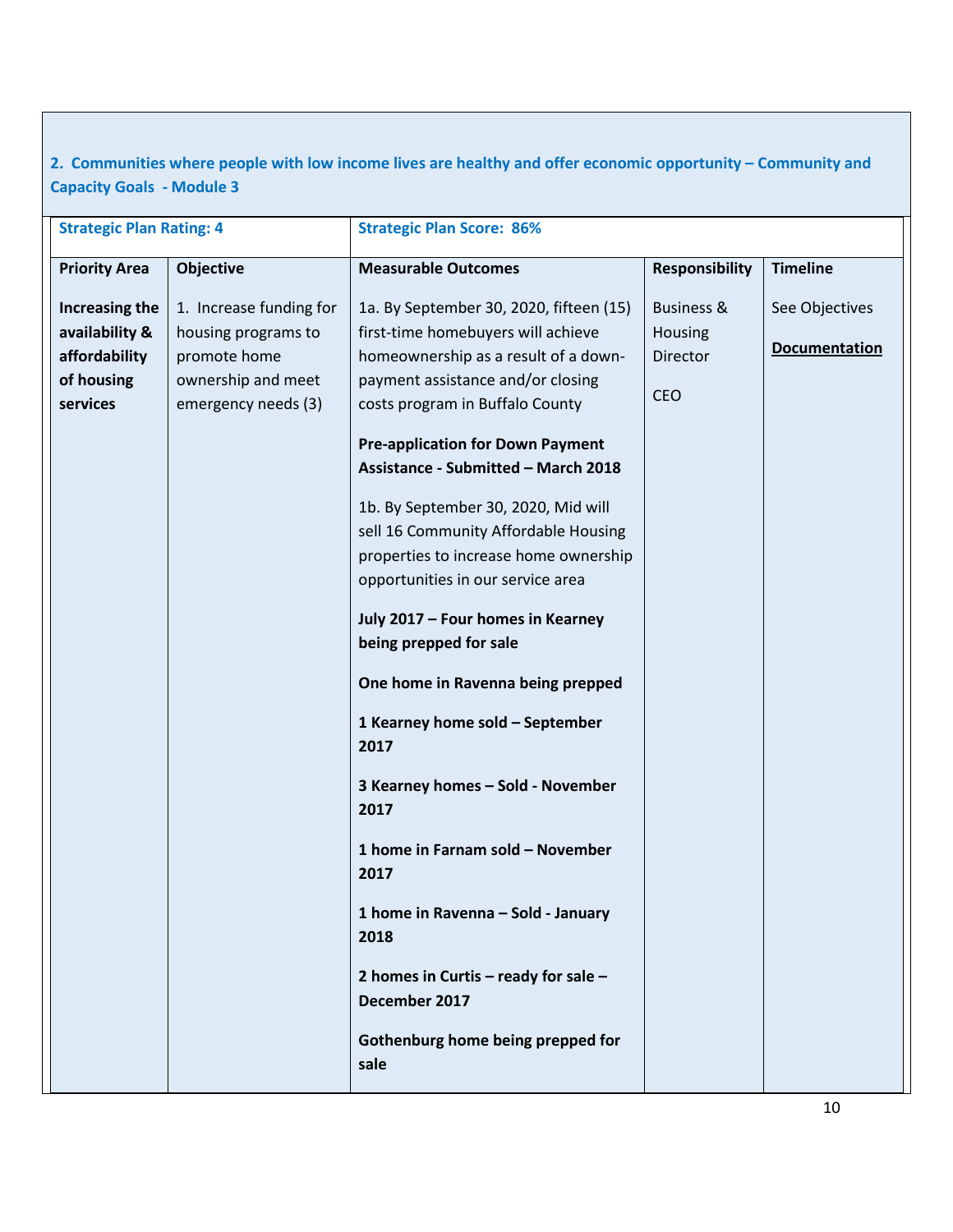|  |                           | 1 Gothenburg home - sale pending,        |  |
|--|---------------------------|------------------------------------------|--|
|  |                           | <b>April 2018</b>                        |  |
|  |                           |                                          |  |
|  |                           | 1 Holdrege - tenant purchasing home      |  |
|  |                           | - sale pending - April 2018              |  |
|  |                           | 1c. All proceeds from home sales will    |  |
|  |                           | be reinvested back into Mid programs     |  |
|  |                           | for ongoing support, new programs,       |  |
|  |                           | and housing development initiatives      |  |
|  |                           |                                          |  |
|  |                           | Program account reserve established      |  |
|  |                           | - January 2018                           |  |
|  |                           |                                          |  |
|  |                           | Priorities - CSFP, Housing Grant         |  |
|  |                           | match                                    |  |
|  |                           |                                          |  |
|  |                           |                                          |  |
|  |                           | 2a. Meet with a minimum of two           |  |
|  | 2. Research options to    | housing development partners each        |  |
|  | work with developers      | year to discuss housing needs and        |  |
|  | to expand availability    | potential partnerships.                  |  |
|  | of adequate and           | Miller and Associates - City of Kearney  |  |
|  | affordable housing        | : July 2017 - CEO                        |  |
|  | options (4)               |                                          |  |
|  |                           | <b>Department of Economic</b>            |  |
|  |                           | Development Housing Focus Group-         |  |
|  |                           | Aug $30th - CEO$                         |  |
|  |                           |                                          |  |
|  |                           | <b>Housing Task Force Community</b>      |  |
|  |                           | meeting - October 16 <sup>th</sup> - CEO |  |
|  |                           | NIFA Housing Marketplace - Single-       |  |
|  |                           | <b>Family Housing Roundtable - March</b> |  |
|  |                           | 13, 2018 - Business/Housing Director     |  |
|  |                           |                                          |  |
|  |                           |                                          |  |
|  |                           | 3a. Mid will provide homebuyer           |  |
|  | 3. Provide                | education to a minimum of 40 first-      |  |
|  | homeownership             | time homebuyers annually through the     |  |
|  | education to clients. (5) | eHome America and REACH projects         |  |
|  |                           |                                          |  |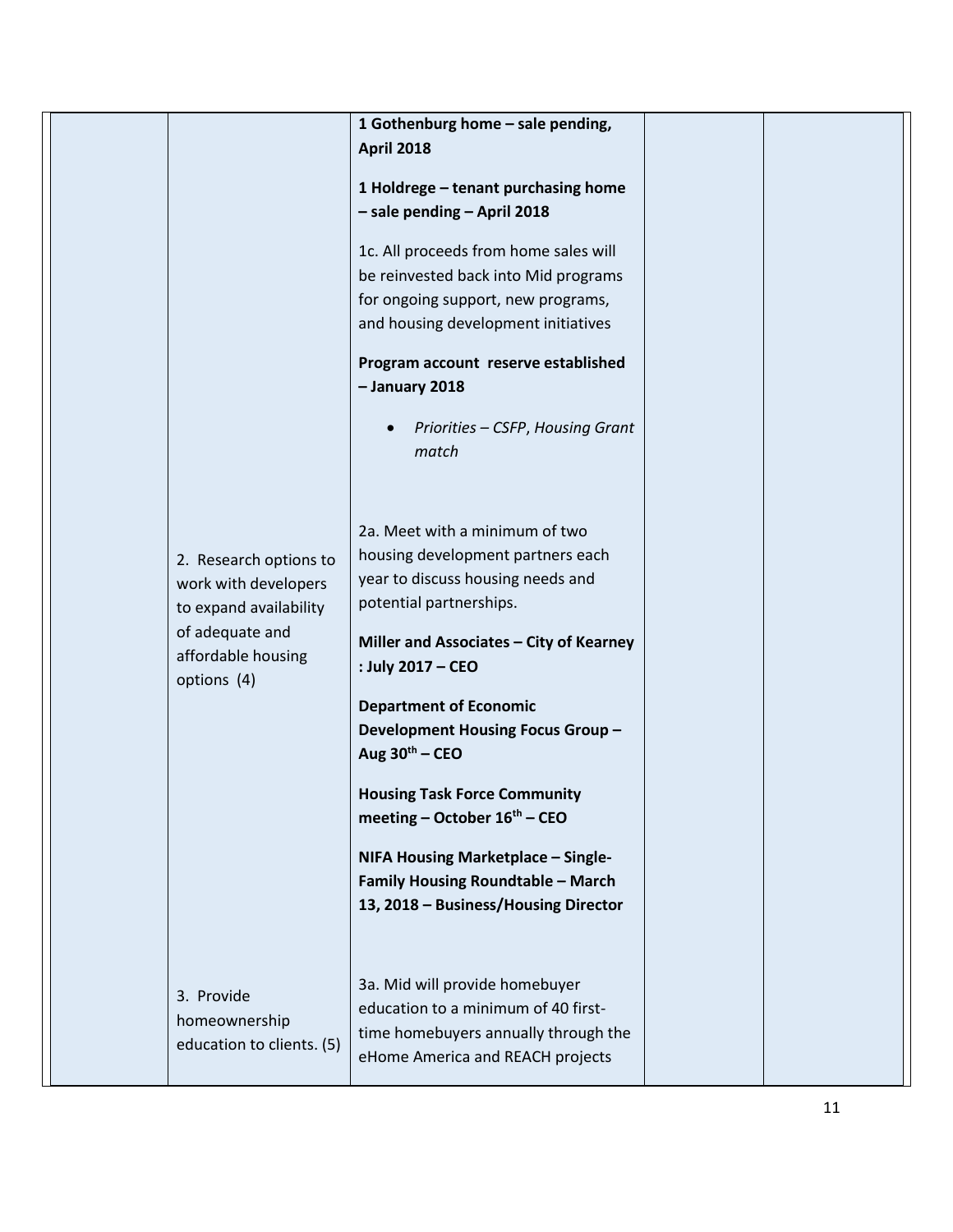| Weatherization<br>services (4) | 4. Increase capacity for | eHome America Homebuyer Education<br>provided to 98 households<br>4a. Mid will submit grant applications<br>on an annual basis to entities such as,<br>First National Bank of Omaha and Wells<br>Fargo to provide health and safety<br>repairs which are preventing<br>households from participating in the<br><b>WAP</b> |  |
|--------------------------------|--------------------------|---------------------------------------------------------------------------------------------------------------------------------------------------------------------------------------------------------------------------------------------------------------------------------------------------------------------------|--|
|                                |                          | <b>Grant submitted to Wells Fargo for</b><br>\$7,500 in June 2017 - denied 10/17<br><b>Grant submitted to First National Bank</b><br>of Omaha – funded May 2017 - \$7500                                                                                                                                                  |  |

| <b>Strategic Plan Rating: 4</b>     |                                                                                            | <b>Strategic Plan Score: 80%</b>                                                                                                                                                                                                                                                                                                                                                                                                           |                             |                                                                |
|-------------------------------------|--------------------------------------------------------------------------------------------|--------------------------------------------------------------------------------------------------------------------------------------------------------------------------------------------------------------------------------------------------------------------------------------------------------------------------------------------------------------------------------------------------------------------------------------------|-----------------------------|----------------------------------------------------------------|
| <b>Priority</b>                     | <b>Objective</b>                                                                           | <b>Measurable Outcomes</b>                                                                                                                                                                                                                                                                                                                                                                                                                 | <b>Responsibility</b>       | <b>Timeline</b>                                                |
| Area                                | 1. Mid will partner with                                                                   | 1a. Mid will participate in at least four                                                                                                                                                                                                                                                                                                                                                                                                  | <b>CEO</b>                  | Annually                                                       |
| <b>Community</b><br><b>Outreach</b> | community entities to<br>educate and facilitate<br>discussion about<br>community needs (4) | group meetings a year that address<br>housing, healthcare, education, or other<br>community needs<br>Housing Assessment - CEO met with<br>Miller and Associations $-7/30/17$<br>Rotary Association - 8/2017 - Mobile<br><b>Produce Pantries</b><br>Housing Focus Group - CEO - $8/30/17$<br>Housing Task Force - CEO - 10/16/17<br>Golden K Kiwanis - 10/9/2017 - Mobile<br><b>Produce Pantries</b><br>Leadership Kearney - CEO - Jan 2018 | Program<br><b>Directors</b> | <b>Documentation</b><br><b>Meeting Notes</b><br>Sign-in sheets |
|                                     |                                                                                            | <b>Head Start staff met with North Platte</b><br>Public Schools to discuss the needs of                                                                                                                                                                                                                                                                                                                                                    |                             |                                                                |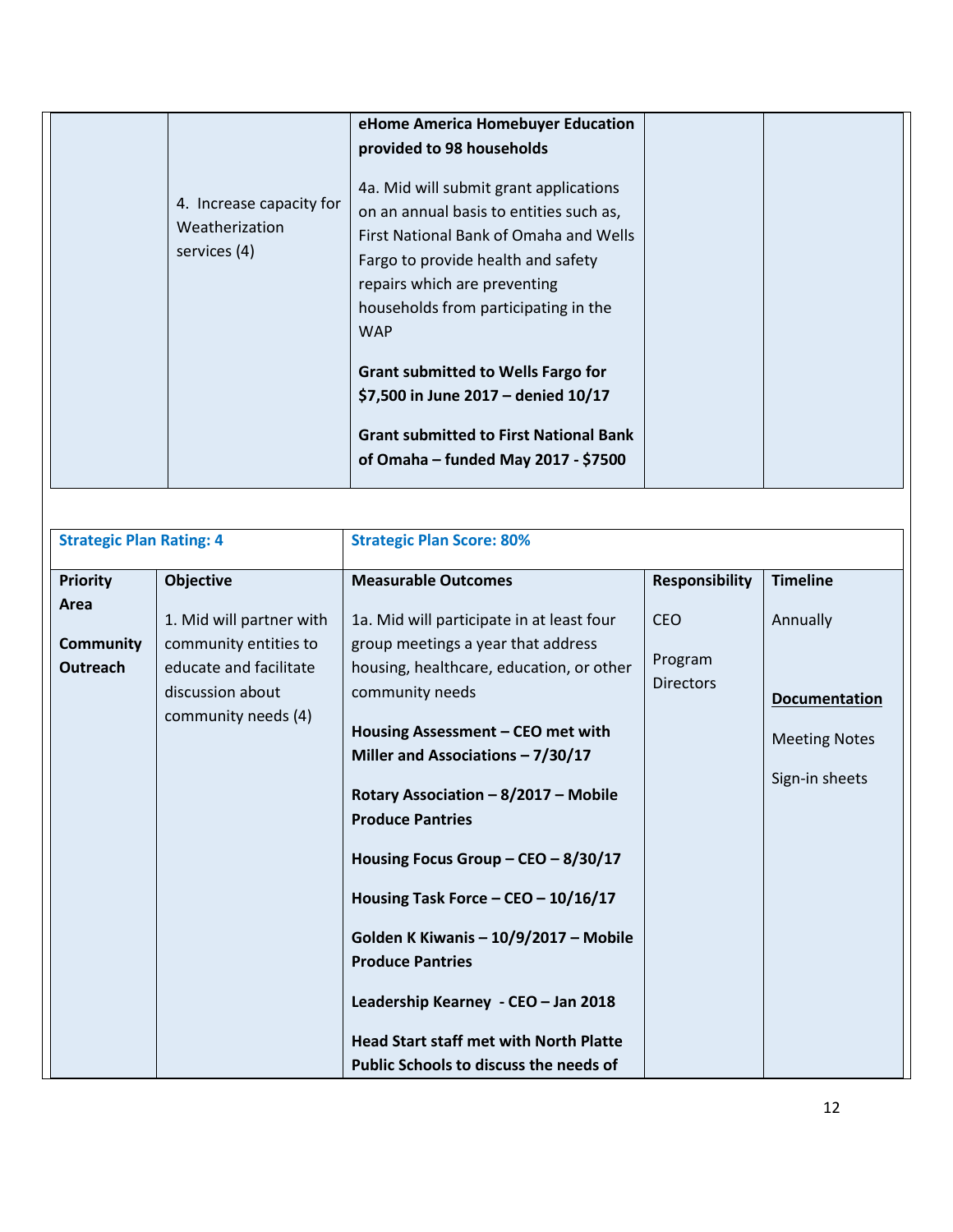|                                                                                                                          |                                                                                                                                                                                                  | children who have Individual Education<br>Plans. - March 2018                                                                                                                                                                                                                                                                                                                                                                                                                                                                                                                                                                                                    |                                                                                                                              |                                                                                                                                                                                           |
|--------------------------------------------------------------------------------------------------------------------------|--------------------------------------------------------------------------------------------------------------------------------------------------------------------------------------------------|------------------------------------------------------------------------------------------------------------------------------------------------------------------------------------------------------------------------------------------------------------------------------------------------------------------------------------------------------------------------------------------------------------------------------------------------------------------------------------------------------------------------------------------------------------------------------------------------------------------------------------------------------------------|------------------------------------------------------------------------------------------------------------------------------|-------------------------------------------------------------------------------------------------------------------------------------------------------------------------------------------|
| <b>Strategic Plan Rating: 2</b><br><b>Priority Area</b><br><b>Expand</b><br><b>Health Access</b><br><b>Opportunities</b> | <b>Objective</b><br>1. Continue and<br>expand Community<br><b>Health Worker</b><br>Program (3)<br>2. Educate<br>community members<br>on Affordable Care<br>Act and changes in<br>health care (2) | <b>Strategic Plan Score: 65%</b><br><b>Measurable Outcomes</b><br>1a. Research additional funding to<br>expand dental community health worker<br>scope<br>Applied for Union Pacific Grant - April<br>of 2018<br><b>Applied for Minority Health grant for</b><br><b>Diabetes Education in January 2018 -</b><br>pending<br>2a. Research and apply for grant<br>opportunities related to health needs<br>See grants above<br>2b. Mid will facilitate four educational<br>forums on health care access<br><b>Navigator Grant funding reduced for</b><br>2017-2018 year - could no longer<br>support the program-transferred<br>remaining funding to Lincoln program | <b>Responsibility</b><br>Health<br><b>Services</b><br>Director<br>Planning<br><b>Director</b><br><b>ACA Navigator</b><br>CEO | <b>Timeline</b><br>Ongoing<br><b>Board meeting</b><br>notes<br><b>Documentation</b><br># of grants<br>applies<br># of events<br># of outreach<br>activities and<br>individuals<br>reached |
|                                                                                                                          |                                                                                                                                                                                                  |                                                                                                                                                                                                                                                                                                                                                                                                                                                                                                                                                                                                                                                                  |                                                                                                                              |                                                                                                                                                                                           |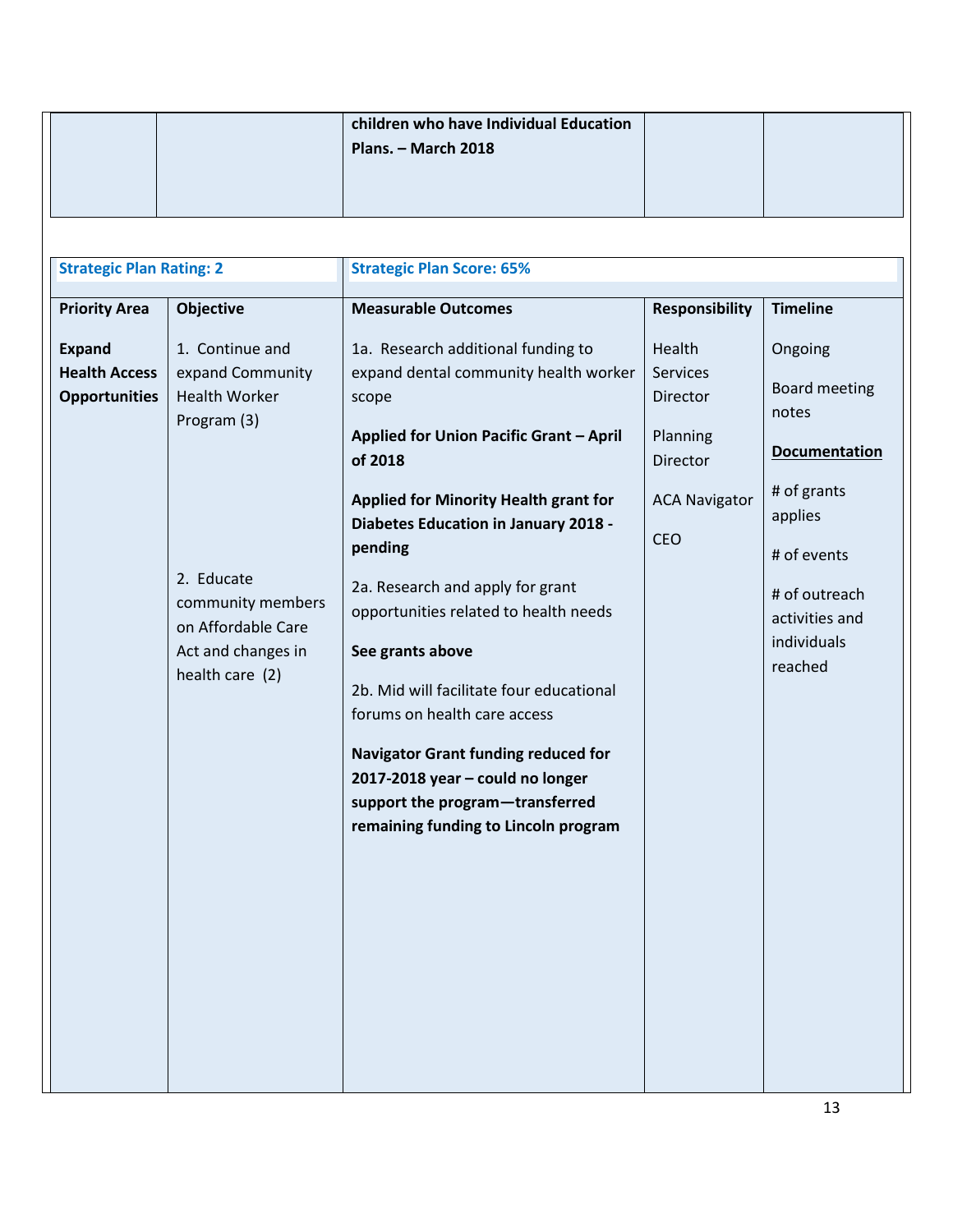|                                                                                   | 2. Communities where people with low income lives are healthy and offer economic opportunity - Community and<br><b>Capacity Goals - Module 3</b> |                                                                                                                                                                                                                                                                                                                                                                                                                                                                                                                                                                                     |                             |                                                                                              |  |  |  |  |
|-----------------------------------------------------------------------------------|--------------------------------------------------------------------------------------------------------------------------------------------------|-------------------------------------------------------------------------------------------------------------------------------------------------------------------------------------------------------------------------------------------------------------------------------------------------------------------------------------------------------------------------------------------------------------------------------------------------------------------------------------------------------------------------------------------------------------------------------------|-----------------------------|----------------------------------------------------------------------------------------------|--|--|--|--|
| <b>Strategic Plan Rating: 4</b>                                                   |                                                                                                                                                  | <b>Strategic Plan Score: 85%</b>                                                                                                                                                                                                                                                                                                                                                                                                                                                                                                                                                    |                             |                                                                                              |  |  |  |  |
| <b>Priority Area</b>                                                              | <b>Objective</b>                                                                                                                                 | <b>Measurable Outcomes</b>                                                                                                                                                                                                                                                                                                                                                                                                                                                                                                                                                          | <b>Responsibility</b>       | <b>Timeline</b>                                                                              |  |  |  |  |
| <b>Improve</b><br><b>Community</b><br><b>Awareness</b>                            | 1. Recruit community<br>advocates for our<br>clients and programs                                                                                | 1a. Recruit two new people each year to<br>promote agency programs with our<br>community and elected representatives                                                                                                                                                                                                                                                                                                                                                                                                                                                                | <b>CEO</b>                  | Ongoing                                                                                      |  |  |  |  |
| about<br>program<br>services and<br>the causes<br>and<br>conditions of<br>poverty | (4)<br>2. Improve social<br>marketing for agency<br>programs to better<br>engage community<br>members (4)                                        | 2 new board members - elected<br>10/2017<br>1b. Invite elected representative to<br>three events per year<br><b>Congressman Smith - Attorney General</b><br>- North Platte Senior Center - Fall 2017<br>CEO met with Congressman Smith aide<br>to discuss CSBG and agency - Sept 2017<br>New community member joined the<br><b>School Readiness, Parent Family</b><br>Community Engagement Committee -<br><b>Jan 2018</b><br>Legislative visits at Unicameral - March<br>of 2018<br>2a. Increase Facebook usage by 2% each<br>year.<br>Baseline - 680 likes<br>Year $1 - 773$ likes | Program<br><b>Directors</b> | <b>Documentation:</b><br><b>Advocate MOUS</b><br># of Facebook<br>likes<br>Website analytics |  |  |  |  |
|                                                                                   |                                                                                                                                                  | Facebook page updated at least three<br>times a week<br>WIC outreach posted and shared each                                                                                                                                                                                                                                                                                                                                                                                                                                                                                         |                             |                                                                                              |  |  |  |  |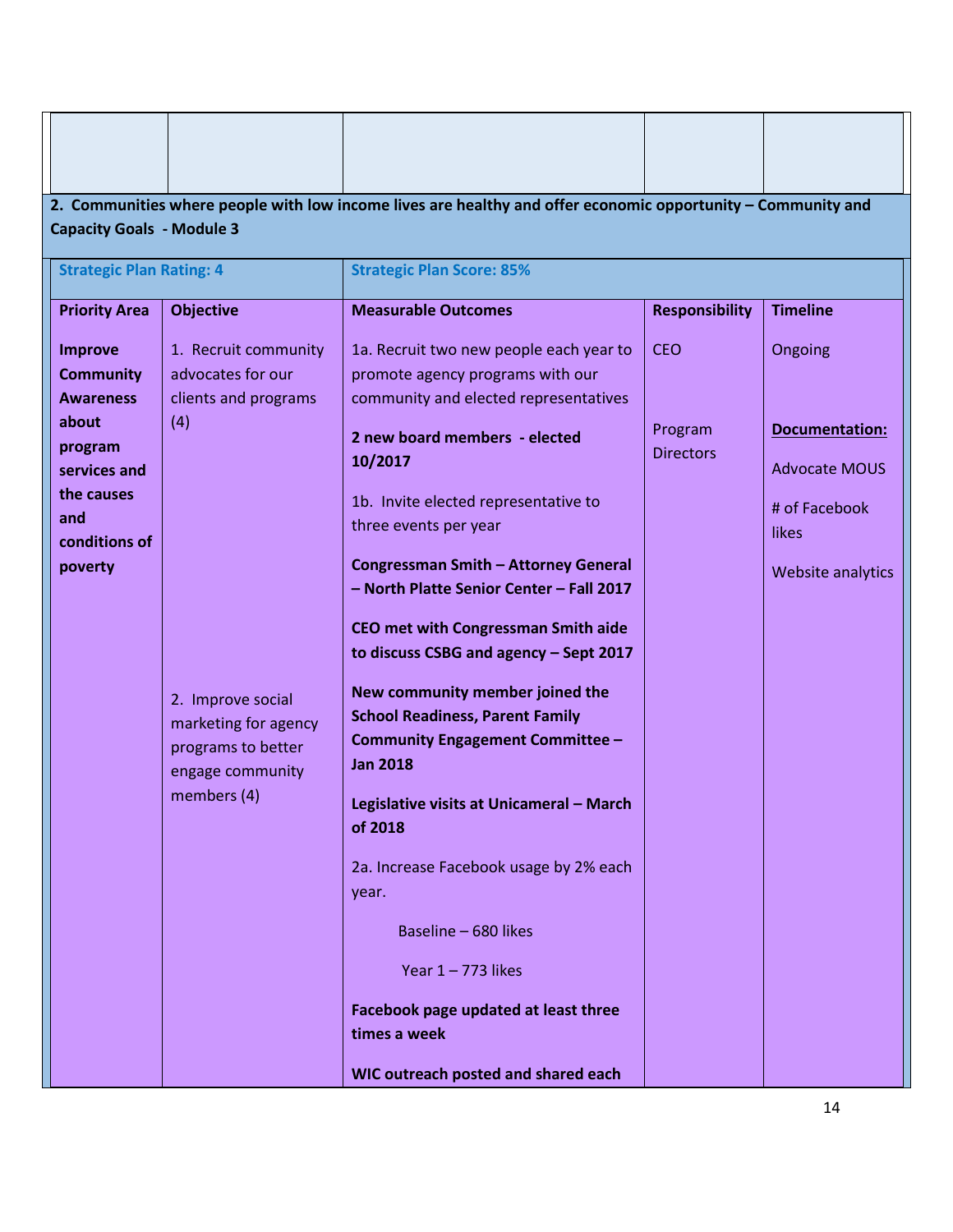|  | month on agency Facebook starting in     |  |  |
|--|------------------------------------------|--|--|
|  | September 2017                           |  |  |
|  | Head Start Training - 2/2/18, (Early     |  |  |
|  | Learning Guidelines, Science), was       |  |  |
|  | recorded and aired on Facebook Live.     |  |  |
|  | We are using FB for recruitment of staff |  |  |
|  | and children.                            |  |  |
|  |                                          |  |  |
|  |                                          |  |  |

| <b>Strategic Plan Rating: 4</b>            |                                                                                                             | <b>Strategic Plan Score: 85%</b>                                                                                                                                                                                                                                                                                                                                                                                                                                                                                                                                                                                                                                                             |                                                                          |                                                                            |  |
|--------------------------------------------|-------------------------------------------------------------------------------------------------------------|----------------------------------------------------------------------------------------------------------------------------------------------------------------------------------------------------------------------------------------------------------------------------------------------------------------------------------------------------------------------------------------------------------------------------------------------------------------------------------------------------------------------------------------------------------------------------------------------------------------------------------------------------------------------------------------------|--------------------------------------------------------------------------|----------------------------------------------------------------------------|--|
| <b>Priority Area</b><br><b>Objective</b>   |                                                                                                             | <b>Measurable Outcomes</b>                                                                                                                                                                                                                                                                                                                                                                                                                                                                                                                                                                                                                                                                   | <b>Responsibility</b>                                                    | <b>Timeline</b>                                                            |  |
| <b>Community</b><br>engagement<br>/Poverty | 1. Mid will facilitate<br>community discussion<br>groups on the causes<br>and conditions of<br>poverty. (4) | 1a. Mid will participate or help organize<br>one poverty simulation by 2020<br>UNK Social Work poverty simulation -<br>October 24, 2017 - 15 attended<br><b>Kearney Public Schools poverty</b><br>simulation - December 13, 2017 -<br>attended by 100 teachers and<br>community members and Mid staff<br>Kearney High Poverty - February 2018<br>- attended by 30 teachers - Mid staff<br>1b Mid staff will lead three community<br>meeting each year about our program<br>services<br>Leadership Kearney - Adult and You<br>Classes - January 2018<br><b>Community Connections meetings -</b><br>monthly<br>1c. Data results will be shared with<br>board, staff, and on the agency website | <b>CEO</b><br>Planning<br><b>Director</b><br>Program<br><b>Directors</b> | Annually<br><b>Documentation</b><br><b>Meeting notes</b><br>Sign-in sheets |  |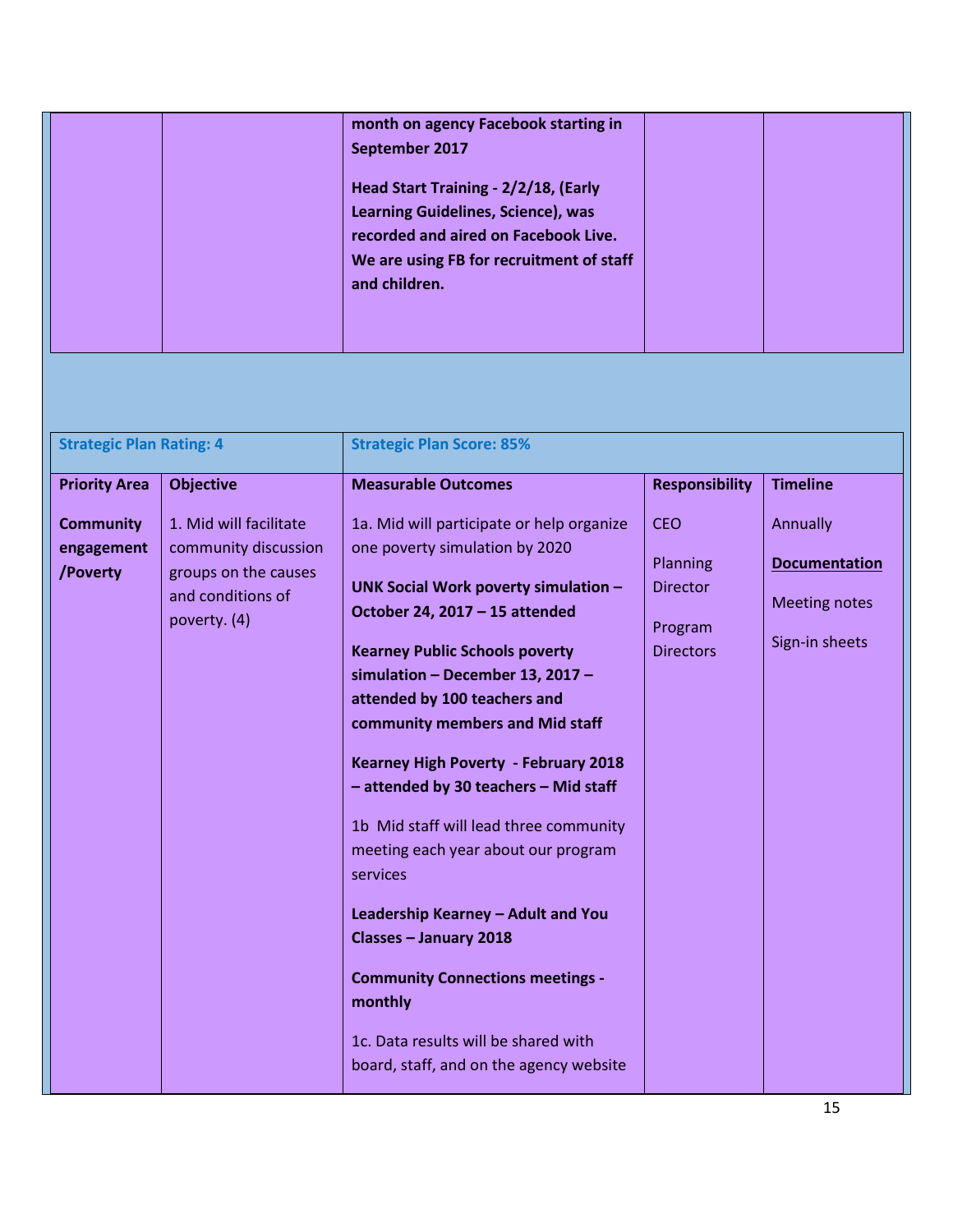|                                                       |                                                                                                                                                                                  | <b>NPI data presented on</b><br><b>December 7, 2017</b>                                                                                                                                                                                                                                                                                                                |                                                             |                                                                                               |
|-------------------------------------------------------|----------------------------------------------------------------------------------------------------------------------------------------------------------------------------------|------------------------------------------------------------------------------------------------------------------------------------------------------------------------------------------------------------------------------------------------------------------------------------------------------------------------------------------------------------------------|-------------------------------------------------------------|-----------------------------------------------------------------------------------------------|
| <b>Strategic Plan Rating: 3</b>                       |                                                                                                                                                                                  | <b>Strategic Plan Score: 75%</b>                                                                                                                                                                                                                                                                                                                                       |                                                             |                                                                                               |
| <b>Priority Area</b>                                  | <b>Objective</b>                                                                                                                                                                 | <b>Measurable Outcomes</b>                                                                                                                                                                                                                                                                                                                                             | <b>Responsibility</b>                                       | <b>Timeline</b>                                                                               |
| <b>Community</b><br><b>Needs</b><br><b>Assessment</b> | 1. The agency will<br>complete a<br>comprehensive needs<br>assessment once every<br>three years (2)                                                                              | 1a. Comprehensive survey was<br>completed in 2016. Will be completed<br>again in 2019<br>1b. Aggregate data will be broke down<br>to analyze response from low-income<br>respondents and analyzed by Data<br><b>Review Team</b><br>1c. Stakeholder and funder surveys will<br>be completed every two years<br><b>Stakeholder survey scheduled for April</b><br>of 2018 | Admin<br>Planning<br><b>Director</b><br>Data Review<br>Team | Once every<br>three years<br><b>Documentation</b><br>Survey data<br>Aggregate<br>poverty data |
|                                                       | 2. Inform<br>communities of results<br>of the surveys. (2)<br>3. A comprehensive<br>census and data<br>analysis of our 27<br>county region will be<br>completed each year<br>(5) | 2a. Results of the information will be<br>shared through distribution to<br>community partners, local media, and<br>on agency social marketing sites<br>3a. Community commons Report will be<br>updated each year.<br>Updated February 2018 - presented to<br>the board in March 2018                                                                                  |                                                             |                                                                                               |

| <b>Strategic Plan Rating: 5</b>      |                                           |  | <b>Strategic Plan Score: 96%</b>                                               |                       |                 |
|--------------------------------------|-------------------------------------------|--|--------------------------------------------------------------------------------|-----------------------|-----------------|
| <b>Priority Area</b>                 | <b>Objective</b>                          |  | <b>Measurable Outcomes</b>                                                     | <b>Responsibility</b> | <b>Timeline</b> |
| <b>Client</b><br><b>Satisfaction</b> | 1. Client satisfaction<br>surveys will be |  | 1a. Each year, every program will<br>distribute client satisfaction surveys to | <b>CEO</b>            | Annually        |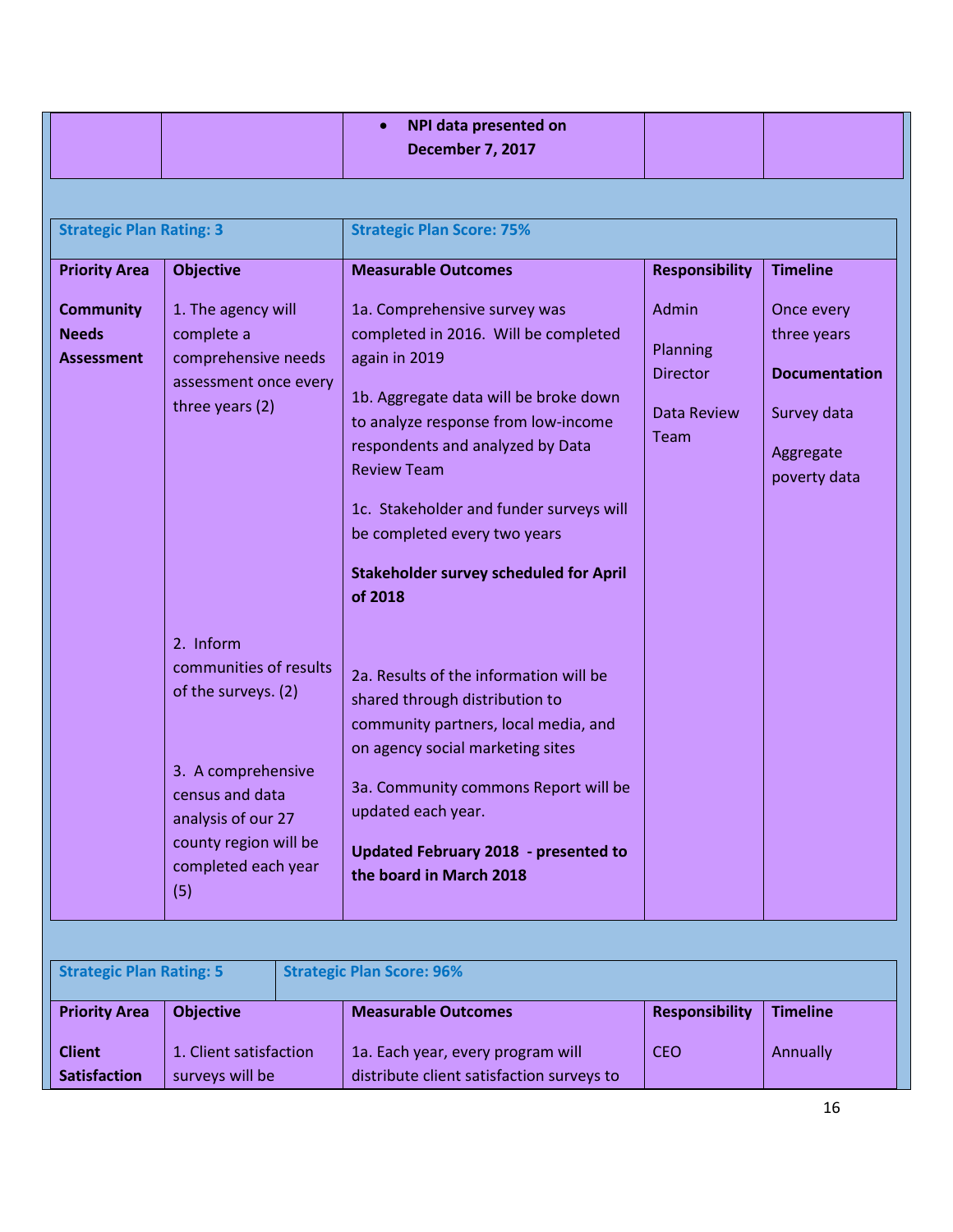| survey | completed annually (5) | measure satisfaction on staff and             | Planning        |                         |  |
|--------|------------------------|-----------------------------------------------|-----------------|-------------------------|--|
|        |                        | program services                              | <b>Director</b> |                         |  |
|        |                        |                                               |                 | <b>Documentation:</b>   |  |
|        |                        | Customer surveys sent out 10/2017             |                 | <b>SPSS survey</b>      |  |
|        |                        | 1b. Results will be tabulated and shared      |                 | results                 |  |
|        |                        | with Board, staff, and the public on an       |                 |                         |  |
|        |                        | annual basis                                  |                 | <b>Graphical report</b> |  |
|        |                        |                                               |                 | Website                 |  |
|        |                        | <b>Report shared with staff and board</b>     |                 |                         |  |
|        |                        | members in January 2018                       |                 | updates                 |  |
|        |                        |                                               |                 |                         |  |
|        |                        | <b>WIC completing a WIC statewide</b>         |                 |                         |  |
|        |                        | <b>Participation Survey March-April 2018.</b> |                 |                         |  |
|        |                        |                                               |                 |                         |  |

### **Goal 3 – Increase Agency Capacity and Resources**

#### **Module 2**

| <b>Strategic Plan Rating: 5</b>                          |                                                                                                                | <b>Strategic Plan Score: 92%</b>                                                                                                                                                                                    |                                                                        |                                                                                          |  |
|----------------------------------------------------------|----------------------------------------------------------------------------------------------------------------|---------------------------------------------------------------------------------------------------------------------------------------------------------------------------------------------------------------------|------------------------------------------------------------------------|------------------------------------------------------------------------------------------|--|
| <b>Priority Area</b><br><b>Community</b><br>partnerships | <b>Objective</b><br>1. Community<br>partnerships will be<br>tracked and updated<br>on an annually basis<br>(5) | <b>Measurable Outcomes</b><br>1a. The number of agency community<br>partnerships will be reported on an<br>annual basis<br>Partnership list sent out in March of<br>2018<br>1b. Programs will increase partnerships | <b>Responsibility</b><br><b>ROMA Data</b><br>review team<br>Data staff | <b>Timeline</b><br>Annually<br><b>Documentation:</b><br>Program ROMA<br>Partnership List |  |
|                                                          |                                                                                                                | by 2% each year<br>$2017 - 2018 - 645$ partnerships                                                                                                                                                                 |                                                                        |                                                                                          |  |

| <b>Strategic Plan Rating: 3</b>          |                                                                | <b>Strategic Plan Score: 75%</b>                                       |  |                                  |
|------------------------------------------|----------------------------------------------------------------|------------------------------------------------------------------------|--|----------------------------------|
| <b>Priority Area</b><br><b>Objective</b> |                                                                | <b>Measurable Outcomes</b>                                             |  | <b>Timeline</b>                  |
| Educate<br>communities<br>and partners   | 1. Agency staff and<br>board members will<br>increase advocacy | 1a. Reported presentations and<br>advocacy efforts will increase by 2% |  | Annually<br><b>Documentation</b> |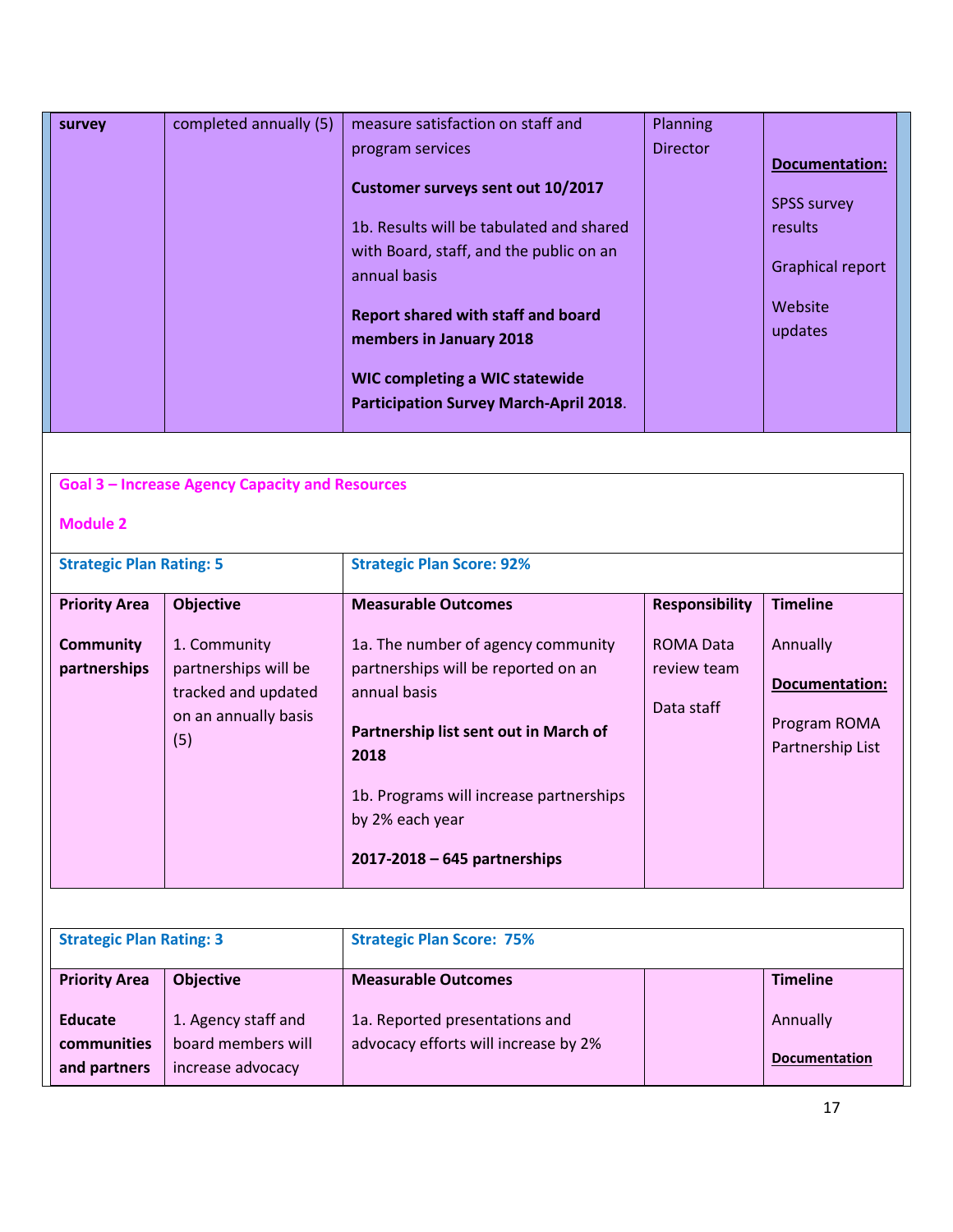| efforts in local<br>Performance<br>about<br>each year<br>communities to<br><b>Community</b><br>Management<br>Baseline for 2017 - 92 presentations a<br><b>Action</b><br>Scorecard<br>provide education<br>year<br>about agency<br>program and<br><b>Copies of Press</b><br>activities<br>programs (3)<br>1b. Each program will do at a minimum<br>Releases sent<br>of one press release per quarter about<br>their program<br><b>August - Mobile Produce Pantries,</b><br><b>August - Head Start</b><br>September - Mobile Produce Pantry,<br><b>RYDE Partnership with Uber</b><br><b>October - NTV news - Mobile Produce</b><br><b>Pantries</b><br><b>October - Head Start awareness</b><br>month/WIC clinics<br><b>RYDE featured in AARP</b><br>November - RYDE article - Lexington<br>WIC presentations: Jan 26 2017 United<br>health care Community Baby shower in<br>Kearney, February 3 2017 Church<br><b>Women United in Hastings, March 23</b><br>2017 Community Pregnant women in<br>Lexington, May 9 2017 Bright Future in<br>Kearney, And July 24 2017 Mary<br><b>Lanning Healthcare Family Care Center</b><br>in Hastings. March 5 2018 Chamber,<br><b>Hastings</b><br>WIC clinics quarterly press release sent<br>June 2 2017, October 24 2017,<br>December 8 2017 and March 6 2018<br><b>Hastings - Homeless Prevention -</b><br><b>November</b> |  |  |  |
|----------------------------------------------------------------------------------------------------------------------------------------------------------------------------------------------------------------------------------------------------------------------------------------------------------------------------------------------------------------------------------------------------------------------------------------------------------------------------------------------------------------------------------------------------------------------------------------------------------------------------------------------------------------------------------------------------------------------------------------------------------------------------------------------------------------------------------------------------------------------------------------------------------------------------------------------------------------------------------------------------------------------------------------------------------------------------------------------------------------------------------------------------------------------------------------------------------------------------------------------------------------------------------------------------------------------------------------------------------------|--|--|--|
|                                                                                                                                                                                                                                                                                                                                                                                                                                                                                                                                                                                                                                                                                                                                                                                                                                                                                                                                                                                                                                                                                                                                                                                                                                                                                                                                                                |  |  |  |
|                                                                                                                                                                                                                                                                                                                                                                                                                                                                                                                                                                                                                                                                                                                                                                                                                                                                                                                                                                                                                                                                                                                                                                                                                                                                                                                                                                |  |  |  |
|                                                                                                                                                                                                                                                                                                                                                                                                                                                                                                                                                                                                                                                                                                                                                                                                                                                                                                                                                                                                                                                                                                                                                                                                                                                                                                                                                                |  |  |  |
|                                                                                                                                                                                                                                                                                                                                                                                                                                                                                                                                                                                                                                                                                                                                                                                                                                                                                                                                                                                                                                                                                                                                                                                                                                                                                                                                                                |  |  |  |
|                                                                                                                                                                                                                                                                                                                                                                                                                                                                                                                                                                                                                                                                                                                                                                                                                                                                                                                                                                                                                                                                                                                                                                                                                                                                                                                                                                |  |  |  |
|                                                                                                                                                                                                                                                                                                                                                                                                                                                                                                                                                                                                                                                                                                                                                                                                                                                                                                                                                                                                                                                                                                                                                                                                                                                                                                                                                                |  |  |  |
|                                                                                                                                                                                                                                                                                                                                                                                                                                                                                                                                                                                                                                                                                                                                                                                                                                                                                                                                                                                                                                                                                                                                                                                                                                                                                                                                                                |  |  |  |
|                                                                                                                                                                                                                                                                                                                                                                                                                                                                                                                                                                                                                                                                                                                                                                                                                                                                                                                                                                                                                                                                                                                                                                                                                                                                                                                                                                |  |  |  |
|                                                                                                                                                                                                                                                                                                                                                                                                                                                                                                                                                                                                                                                                                                                                                                                                                                                                                                                                                                                                                                                                                                                                                                                                                                                                                                                                                                |  |  |  |
|                                                                                                                                                                                                                                                                                                                                                                                                                                                                                                                                                                                                                                                                                                                                                                                                                                                                                                                                                                                                                                                                                                                                                                                                                                                                                                                                                                |  |  |  |
|                                                                                                                                                                                                                                                                                                                                                                                                                                                                                                                                                                                                                                                                                                                                                                                                                                                                                                                                                                                                                                                                                                                                                                                                                                                                                                                                                                |  |  |  |
|                                                                                                                                                                                                                                                                                                                                                                                                                                                                                                                                                                                                                                                                                                                                                                                                                                                                                                                                                                                                                                                                                                                                                                                                                                                                                                                                                                |  |  |  |
|                                                                                                                                                                                                                                                                                                                                                                                                                                                                                                                                                                                                                                                                                                                                                                                                                                                                                                                                                                                                                                                                                                                                                                                                                                                                                                                                                                |  |  |  |
|                                                                                                                                                                                                                                                                                                                                                                                                                                                                                                                                                                                                                                                                                                                                                                                                                                                                                                                                                                                                                                                                                                                                                                                                                                                                                                                                                                |  |  |  |
|                                                                                                                                                                                                                                                                                                                                                                                                                                                                                                                                                                                                                                                                                                                                                                                                                                                                                                                                                                                                                                                                                                                                                                                                                                                                                                                                                                |  |  |  |
|                                                                                                                                                                                                                                                                                                                                                                                                                                                                                                                                                                                                                                                                                                                                                                                                                                                                                                                                                                                                                                                                                                                                                                                                                                                                                                                                                                |  |  |  |
|                                                                                                                                                                                                                                                                                                                                                                                                                                                                                                                                                                                                                                                                                                                                                                                                                                                                                                                                                                                                                                                                                                                                                                                                                                                                                                                                                                |  |  |  |
|                                                                                                                                                                                                                                                                                                                                                                                                                                                                                                                                                                                                                                                                                                                                                                                                                                                                                                                                                                                                                                                                                                                                                                                                                                                                                                                                                                |  |  |  |
|                                                                                                                                                                                                                                                                                                                                                                                                                                                                                                                                                                                                                                                                                                                                                                                                                                                                                                                                                                                                                                                                                                                                                                                                                                                                                                                                                                |  |  |  |
|                                                                                                                                                                                                                                                                                                                                                                                                                                                                                                                                                                                                                                                                                                                                                                                                                                                                                                                                                                                                                                                                                                                                                                                                                                                                                                                                                                |  |  |  |
|                                                                                                                                                                                                                                                                                                                                                                                                                                                                                                                                                                                                                                                                                                                                                                                                                                                                                                                                                                                                                                                                                                                                                                                                                                                                                                                                                                |  |  |  |
|                                                                                                                                                                                                                                                                                                                                                                                                                                                                                                                                                                                                                                                                                                                                                                                                                                                                                                                                                                                                                                                                                                                                                                                                                                                                                                                                                                |  |  |  |
|                                                                                                                                                                                                                                                                                                                                                                                                                                                                                                                                                                                                                                                                                                                                                                                                                                                                                                                                                                                                                                                                                                                                                                                                                                                                                                                                                                |  |  |  |
|                                                                                                                                                                                                                                                                                                                                                                                                                                                                                                                                                                                                                                                                                                                                                                                                                                                                                                                                                                                                                                                                                                                                                                                                                                                                                                                                                                |  |  |  |
|                                                                                                                                                                                                                                                                                                                                                                                                                                                                                                                                                                                                                                                                                                                                                                                                                                                                                                                                                                                                                                                                                                                                                                                                                                                                                                                                                                |  |  |  |
|                                                                                                                                                                                                                                                                                                                                                                                                                                                                                                                                                                                                                                                                                                                                                                                                                                                                                                                                                                                                                                                                                                                                                                                                                                                                                                                                                                |  |  |  |
|                                                                                                                                                                                                                                                                                                                                                                                                                                                                                                                                                                                                                                                                                                                                                                                                                                                                                                                                                                                                                                                                                                                                                                                                                                                                                                                                                                |  |  |  |
|                                                                                                                                                                                                                                                                                                                                                                                                                                                                                                                                                                                                                                                                                                                                                                                                                                                                                                                                                                                                                                                                                                                                                                                                                                                                                                                                                                |  |  |  |
|                                                                                                                                                                                                                                                                                                                                                                                                                                                                                                                                                                                                                                                                                                                                                                                                                                                                                                                                                                                                                                                                                                                                                                                                                                                                                                                                                                |  |  |  |
|                                                                                                                                                                                                                                                                                                                                                                                                                                                                                                                                                                                                                                                                                                                                                                                                                                                                                                                                                                                                                                                                                                                                                                                                                                                                                                                                                                |  |  |  |
|                                                                                                                                                                                                                                                                                                                                                                                                                                                                                                                                                                                                                                                                                                                                                                                                                                                                                                                                                                                                                                                                                                                                                                                                                                                                                                                                                                |  |  |  |
|                                                                                                                                                                                                                                                                                                                                                                                                                                                                                                                                                                                                                                                                                                                                                                                                                                                                                                                                                                                                                                                                                                                                                                                                                                                                                                                                                                |  |  |  |
|                                                                                                                                                                                                                                                                                                                                                                                                                                                                                                                                                                                                                                                                                                                                                                                                                                                                                                                                                                                                                                                                                                                                                                                                                                                                                                                                                                |  |  |  |
|                                                                                                                                                                                                                                                                                                                                                                                                                                                                                                                                                                                                                                                                                                                                                                                                                                                                                                                                                                                                                                                                                                                                                                                                                                                                                                                                                                |  |  |  |
|                                                                                                                                                                                                                                                                                                                                                                                                                                                                                                                                                                                                                                                                                                                                                                                                                                                                                                                                                                                                                                                                                                                                                                                                                                                                                                                                                                |  |  |  |
|                                                                                                                                                                                                                                                                                                                                                                                                                                                                                                                                                                                                                                                                                                                                                                                                                                                                                                                                                                                                                                                                                                                                                                                                                                                                                                                                                                |  |  |  |
|                                                                                                                                                                                                                                                                                                                                                                                                                                                                                                                                                                                                                                                                                                                                                                                                                                                                                                                                                                                                                                                                                                                                                                                                                                                                                                                                                                |  |  |  |
|                                                                                                                                                                                                                                                                                                                                                                                                                                                                                                                                                                                                                                                                                                                                                                                                                                                                                                                                                                                                                                                                                                                                                                                                                                                                                                                                                                |  |  |  |
|                                                                                                                                                                                                                                                                                                                                                                                                                                                                                                                                                                                                                                                                                                                                                                                                                                                                                                                                                                                                                                                                                                                                                                                                                                                                                                                                                                |  |  |  |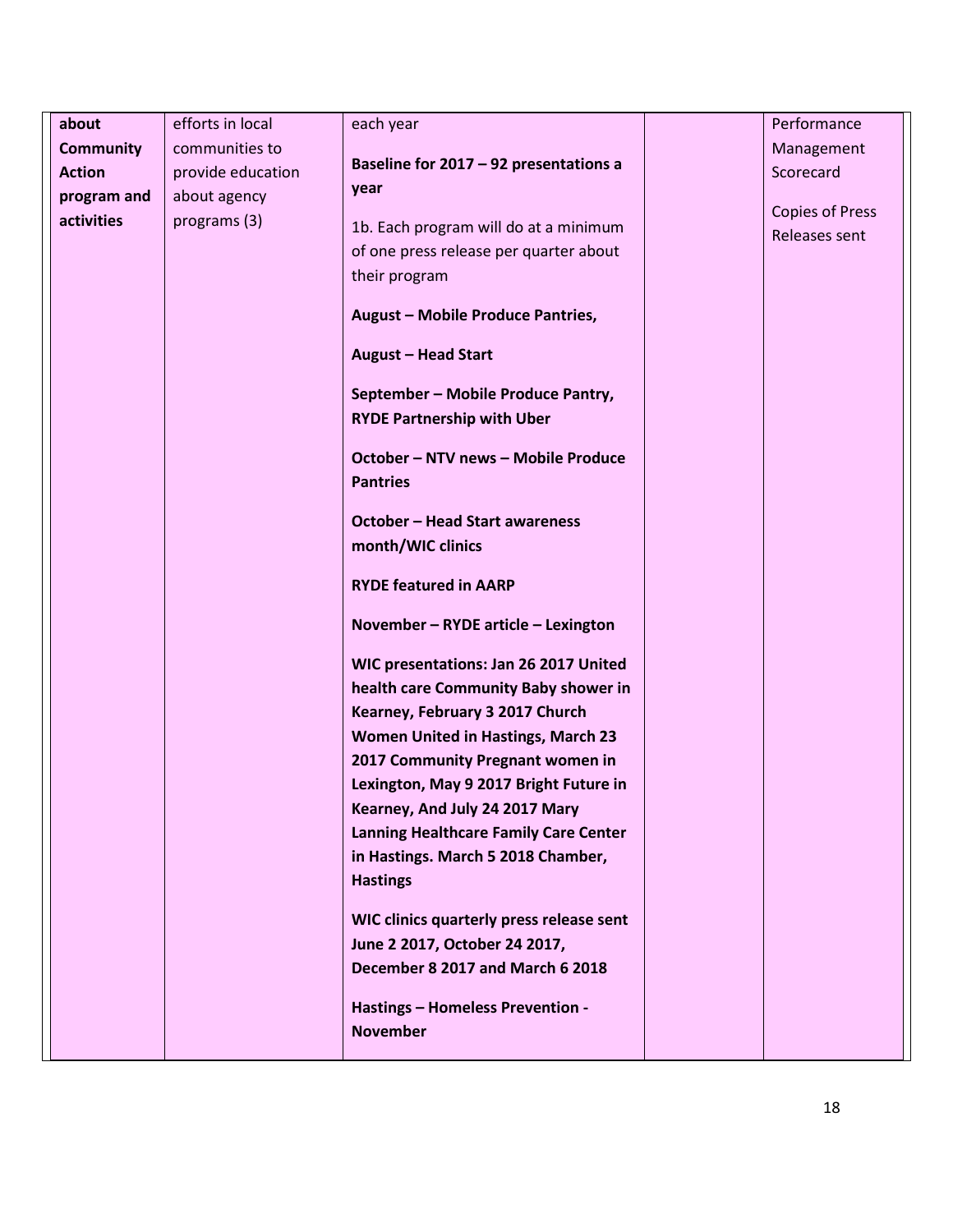| Elm Creek - Mobiles - December            |  |
|-------------------------------------------|--|
|                                           |  |
|                                           |  |
| December - North Platte Senior Center     |  |
| article                                   |  |
|                                           |  |
| January - Yearly schedule set for all     |  |
| programs for each month                   |  |
|                                           |  |
| January - CHW Radio Interview -           |  |
| <b>Hastings Chamber Ribbon cutting</b>    |  |
|                                           |  |
| February 2018 - Happy Bear Press          |  |
| <b>Release</b>                            |  |
|                                           |  |
| February 2018 - North Platte news         |  |
|                                           |  |
| interviews - utility assistance           |  |
|                                           |  |
| March 2018 - WIC Clinic schedules         |  |
|                                           |  |
| April 2018 - RYDE - Public Transit Week   |  |
| Press Releases - Radio interview -        |  |
| <b>KRVN</b>                               |  |
|                                           |  |
| <b>Paint it Forward - Lexington Press</b> |  |
| Release                                   |  |
|                                           |  |

| Goal 3 - Agencies Increase Their Capacity to Achieve Results - Agency Goal - Module 2 |  |  |  |
|---------------------------------------------------------------------------------------|--|--|--|
|                                                                                       |  |  |  |

| <b>Strategic Plan Rating: 2</b>             |                                          | <b>Strategic Plan Score: 65%</b>                                                                                                                                                                                 |                                                    |                                                                                    |
|---------------------------------------------|------------------------------------------|------------------------------------------------------------------------------------------------------------------------------------------------------------------------------------------------------------------|----------------------------------------------------|------------------------------------------------------------------------------------|
| <b>Priority Area</b><br><b>Building and</b> | <b>Objective</b><br>1. Improve wages for | <b>Measurable Outcomes</b><br>1a. Raise agency minimum starting wage                                                                                                                                             | <b>Responsibility</b><br><b>CEO</b>                | <b>Timeline</b><br>Annually                                                        |
| retaining a<br>quality<br>workforce         | agency staff (2)                         | to \$9.65 by 1/1/2018, to \$9.80 by<br>1/1/2019, and to \$10.00 by 1/1/2020<br>Agency did not meet minimum starting<br>wage of \$9.65 by 1/1/2018, but is<br>increasing wages as program funds are<br>available. | HR/Admin/<br>Fiscal<br>Program<br><b>Directors</b> | Survey data<br>every two years<br><b>Documentation</b><br>Staff personnel<br>files |
|                                             |                                          | The 2018-2019 Head Start budget                                                                                                                                                                                  |                                                    | Accounting                                                                         |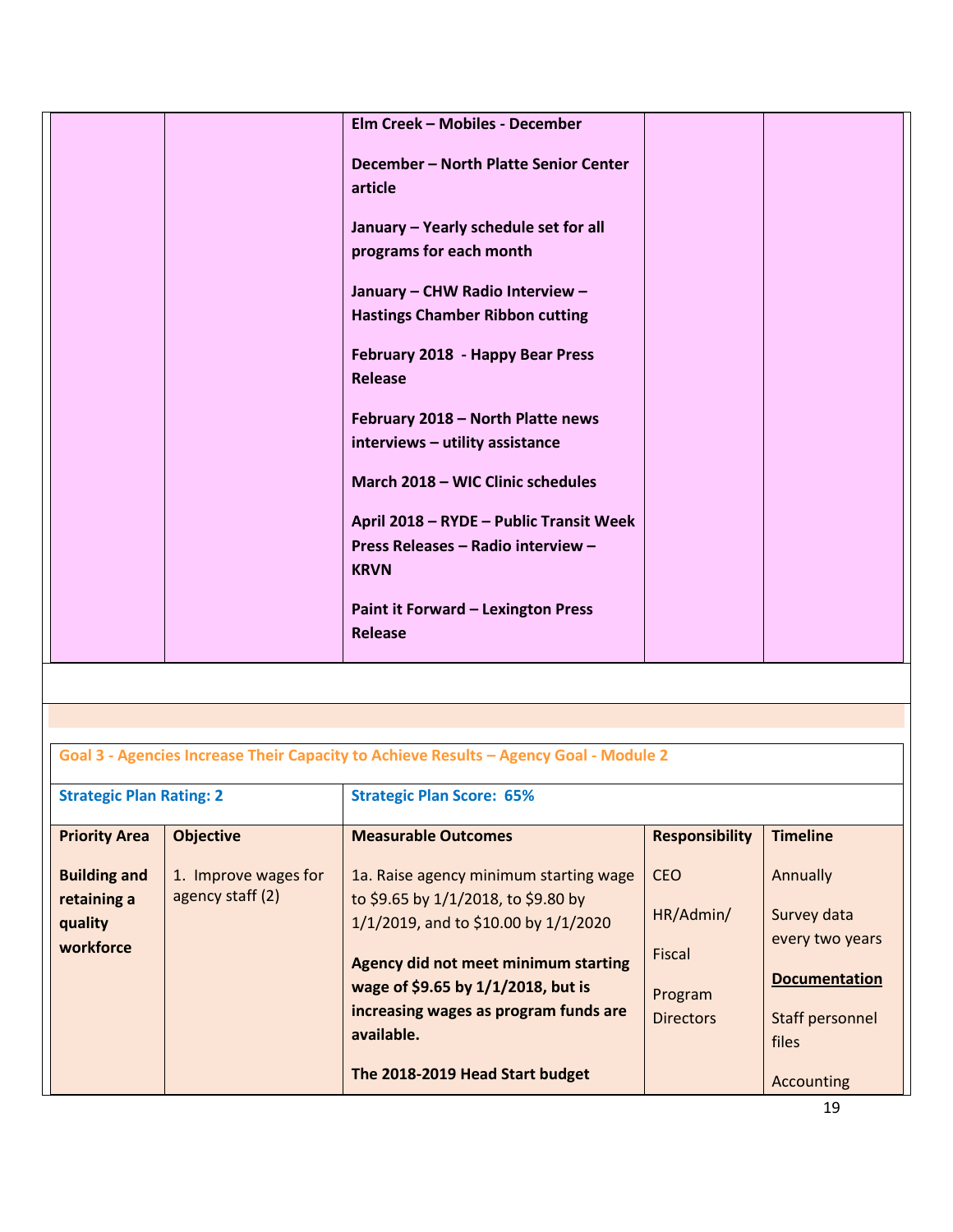|  |                      | includes raises to the two lowest paid     | system payroll        |
|--|----------------------|--------------------------------------------|-----------------------|
|  |                      | positions in HS. A 2% increase has been    | data                  |
|  |                      | added to Teacher Assistants and Cooks      |                       |
|  |                      | who are returning in their position. A     | <b>Agency Salary</b>  |
|  |                      | three tiered wage approach is being        | scale                 |
|  |                      | implemented.                               | <b>Survey results</b> |
|  | 2. Improve benefits  | 2a. The monthly benefit dollar amount      | and meeting           |
|  | for agency staff (3) | will increase to \$450.00 by 1/1/2020      | minutes               |
|  |                      | Monthly benefit dollars increased from     |                       |
|  |                      | \$400 - \$415 - January 2018               |                       |
|  |                      | 2b. Complete Case Study to evaluate        |                       |
|  |                      | employee benefit package and new           |                       |
|  |                      | options by October 2017                    |                       |
|  |                      | July 2017 prelim meeting                   |                       |
|  |                      | Follow up quotes being requested           |                       |
|  |                      | August 2017                                |                       |
|  |                      | September 2017 - Board approves new        |                       |
|  |                      | short term disability, dental, and vision  |                       |
|  |                      | plans with Lincoln Financial - will save   |                       |
|  |                      | agency programs funding                    |                       |
|  |                      | <b>Benefit dollars increase - Approved</b> |                       |
|  | 3. Increase staff    | October 2017                               |                       |
|  | retention (2)        | May 2018 - will conduct an employee        |                       |
|  |                      | benefit survey to collect data and         |                       |
|  |                      | analyze what is most important to staff    |                       |
|  |                      | as well as what they consider a fair       |                       |
|  |                      | amount to pay for their portion of the     |                       |
|  |                      | health insurance premium.                  |                       |
|  |                      | 3a. We will decrease staff turnover by     |                       |
|  |                      | 1% each year                               |                       |
|  |                      | Baseline - 28% turnover for FY 2016        |                       |
|  |                      | 37% Turnover for 2017                      |                       |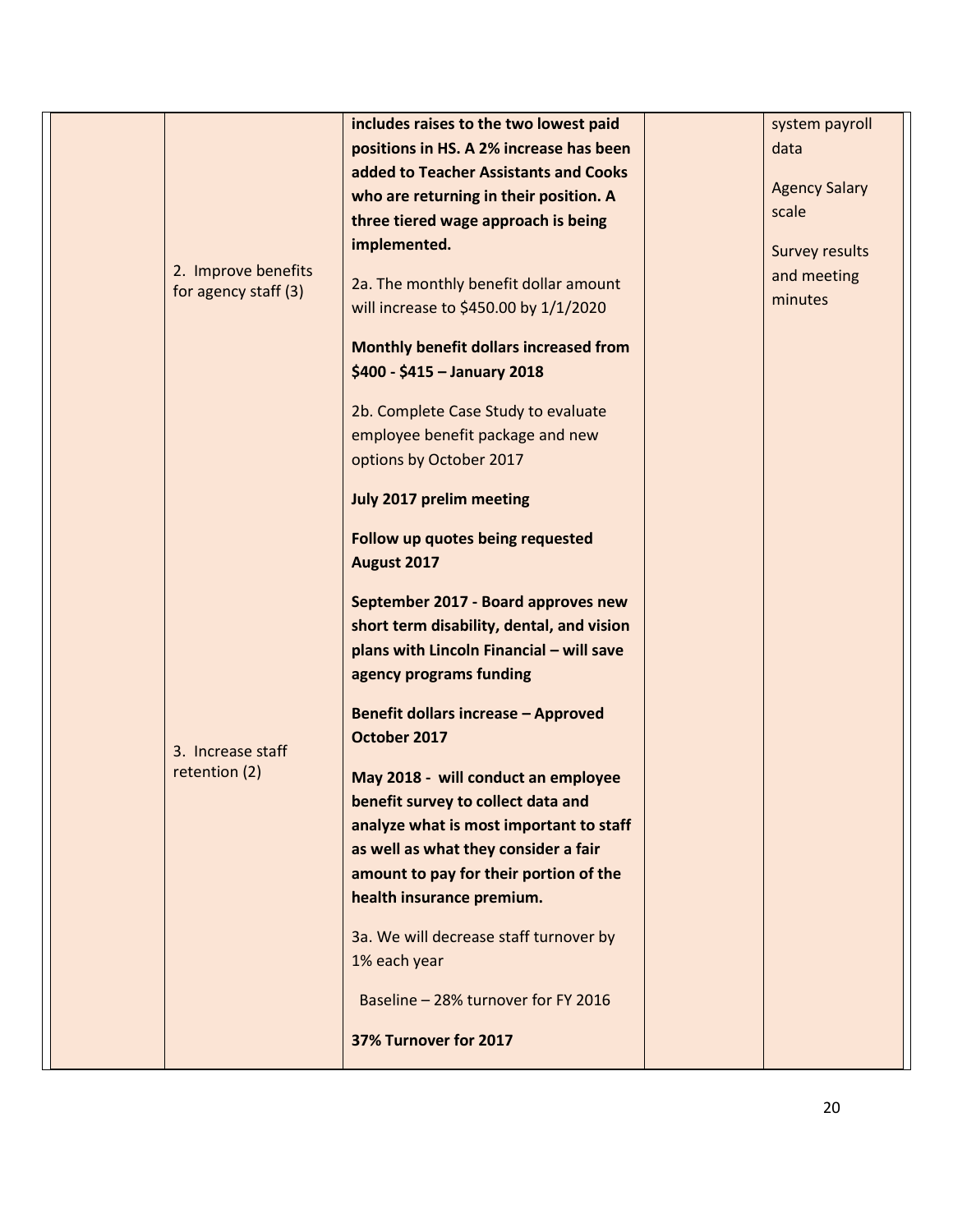|  | <b>Exit Survey to be implemented in 2018</b><br><b>Programs working to raise</b><br>wages/benefits<br>The Head Start 2018-2019 budget has a<br>line item for our Licensed Mental<br><b>Health Professionals to meet with each</b><br>group of center staff. This meeting will<br>allow staff a pro-active way to deal<br>with emotions caused by working with<br>families who face many of life's<br>challenges. |  |
|--|------------------------------------------------------------------------------------------------------------------------------------------------------------------------------------------------------------------------------------------------------------------------------------------------------------------------------------------------------------------------------------------------------------------|--|
|  |                                                                                                                                                                                                                                                                                                                                                                                                                  |  |

| <b>Strategic Plan Rating: 4</b> |                                                                               | <b>Strategic Plan Score: 85%</b>                                                                                                                                                                                                                                                                                                                                                                                                                                                                                                                                         |                                      |                                                                              |
|---------------------------------|-------------------------------------------------------------------------------|--------------------------------------------------------------------------------------------------------------------------------------------------------------------------------------------------------------------------------------------------------------------------------------------------------------------------------------------------------------------------------------------------------------------------------------------------------------------------------------------------------------------------------------------------------------------------|--------------------------------------|------------------------------------------------------------------------------|
| <b>Priority Area</b>            | <b>Objective</b>                                                              | <b>Measurable Outcomes</b>                                                                                                                                                                                                                                                                                                                                                                                                                                                                                                                                               | <b>Responsibility</b>                | <b>Timeline</b>                                                              |
| <b>Board</b><br>Governance      | 1. Strengthen Board<br>knowledge and<br>governance for agency<br>programs (4) | 1a. Board meetings will be held at on<br>site programs (besides the Kearney<br>Admin office) twice a year so board<br>can meet and engage with staff<br>June Board retreat - Yanney Park<br><b>Board meeting held in North Platte</b><br>at Senior Center in February of 2018<br>1b. Four different Program Directors<br>or their staff will present annually on<br>their individual program<br>Lisa Giboney - HS Director - 10/2017<br>Tammy Jeffs - CS Director - 12/2017<br>Kristen Remm - Planning Director -<br>1/2018<br>Shawna Tatman - NPSC Director -<br>2/2018 | <b>CEO</b><br>Board of<br>Directors' | June of each year<br><b>Documentation</b><br><b>Board meeting</b><br>minutes |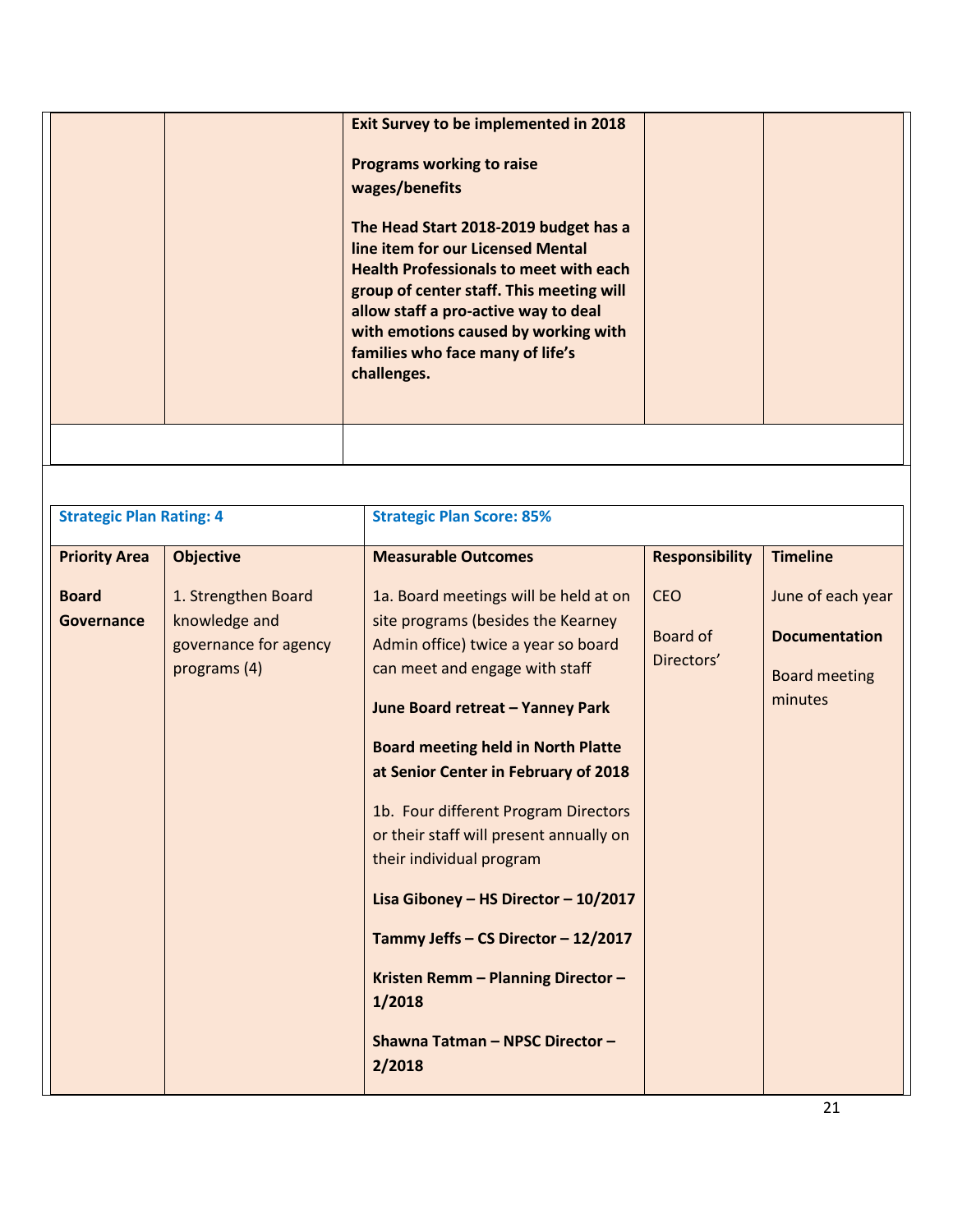| <b>Strategic Plan Rating: 3.5</b><br><b>Strategic Plan Score: 75%</b><br><b>Responsibility</b><br><b>Measurable Outcomes</b><br><b>Timeline</b><br><b>Priority Area</b><br><b>Objectives</b><br><b>CEO</b><br>1. Research and<br>1a. Participate in three online giving<br>Annually<br><b>Increase</b><br>discretionary<br>implement new and<br>days per year<br>Planning<br>funding<br>ongoing initiatives to<br><b>Director</b><br>Give Hastings Day - May 2017<br>available to<br>raise money and<br>awareness for agency<br>agency<br>Give 65 - North Platte - July 2017<br>programs (4)<br>programs<br>Raised \$495<br>Big Give McCook - November 9th<br>raised<br><b>Raised \$2,000</b><br>Give Big Lexington - November 16th<br>Raised over \$4,000<br>Give Where You live - December 7<br><b>Raised \$2,600</b><br>1b. Conduct one online fundraiser<br>campaign per year<br>1c. Add entry donation at Craft Show<br>once a year with proceeds going back<br>to a Mid Program<br><b>Food donation at November</b><br>2017 Craft Show<br>1d. Senior Center in Minden and<br>North Platte will have a minimum of<br>two fundraisers each year |  | Ashley Perlinger - North Platte CSC -<br>2/2018 |                                                                                       |
|-----------------------------------------------------------------------------------------------------------------------------------------------------------------------------------------------------------------------------------------------------------------------------------------------------------------------------------------------------------------------------------------------------------------------------------------------------------------------------------------------------------------------------------------------------------------------------------------------------------------------------------------------------------------------------------------------------------------------------------------------------------------------------------------------------------------------------------------------------------------------------------------------------------------------------------------------------------------------------------------------------------------------------------------------------------------------------------------------------------------------------------------------------|--|-------------------------------------------------|---------------------------------------------------------------------------------------|
|                                                                                                                                                                                                                                                                                                                                                                                                                                                                                                                                                                                                                                                                                                                                                                                                                                                                                                                                                                                                                                                                                                                                                     |  |                                                 |                                                                                       |
|                                                                                                                                                                                                                                                                                                                                                                                                                                                                                                                                                                                                                                                                                                                                                                                                                                                                                                                                                                                                                                                                                                                                                     |  |                                                 |                                                                                       |
|                                                                                                                                                                                                                                                                                                                                                                                                                                                                                                                                                                                                                                                                                                                                                                                                                                                                                                                                                                                                                                                                                                                                                     |  |                                                 |                                                                                       |
| Minden - Car Show fundraiser -<br>August 2017 - raised \$800<br>2. Track private donations                                                                                                                                                                                                                                                                                                                                                                                                                                                                                                                                                                                                                                                                                                                                                                                                                                                                                                                                                                                                                                                          |  |                                                 | <b>Documentation</b><br># of events held<br><b>Amount of funds</b><br>Funder database |